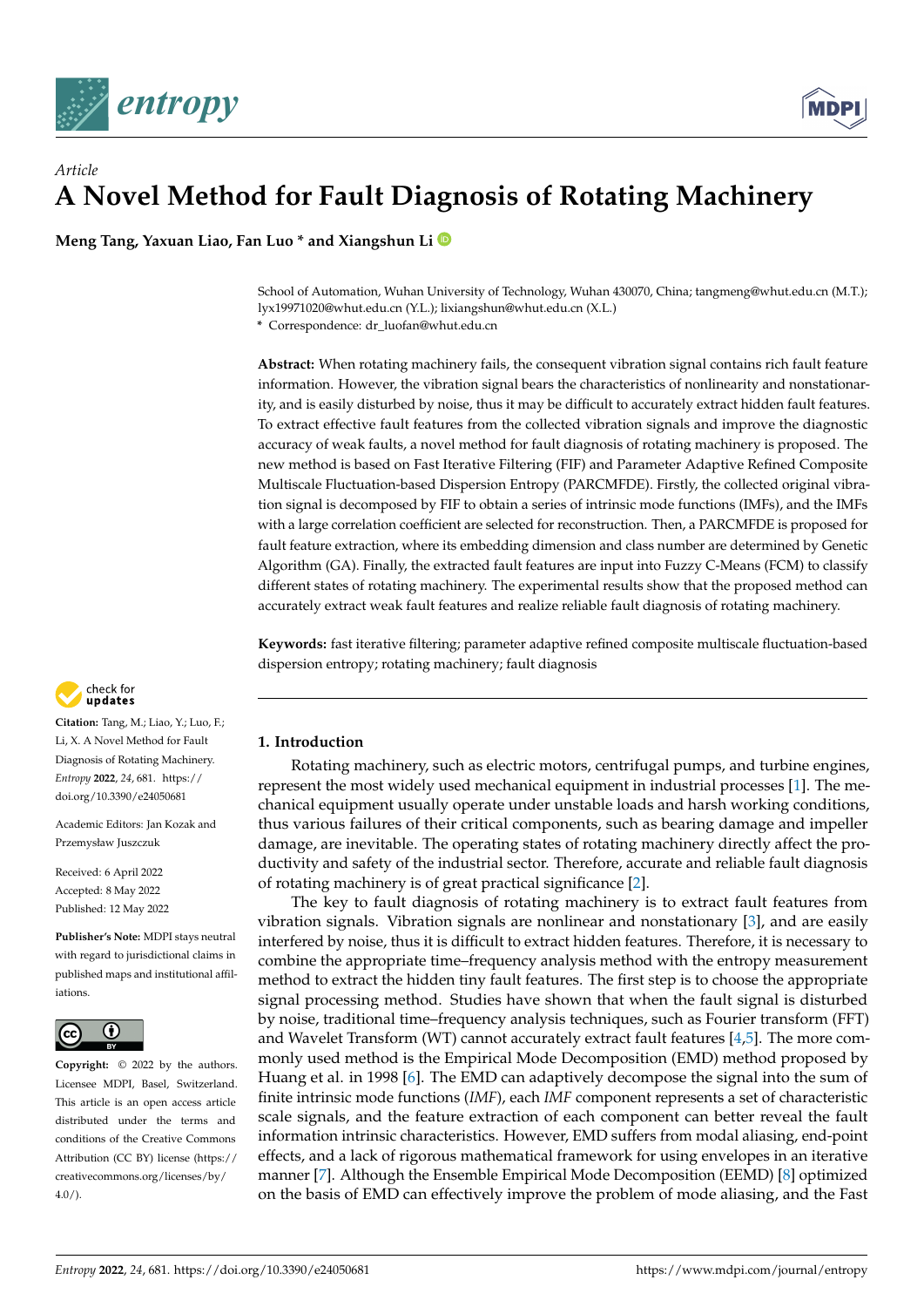Ensemble Empirical Mode Decomposition (FEEMD) [\[9\]](#page-21-8) further improves the calculation speed, neither escape the drawbacks of using envelopes in an iterative fashion without a rigorous mathematical framework. Subsequently, Dragomiretskiy K et al. proposed a new adaptive Variational Mode Decomposition (VMD) method. The method is a non-recursive variational decomposition model, and the optimal solution of the variational model is iteratively searched by the alternating direction multiplier method, thereby determining the center frequency and bandwidth of each mode. It avoids mode mixing in EMD, and has better robustness to noise [\[10\]](#page-22-0). However, VMD suffers from relatively slow computational efficiency, and its performance depends heavily on its two input parameters, namely the penalty factor and the number of decomposition modes [\[11\]](#page-22-1). The Iterative Filtering (IF) method proposed by Lin et al. and its derivatives [\[12\]](#page-22-2), such as the Adaptive Local Iterative Filtering (ALIF) method [\[13\]](#page-22-3), the Fast Iterative Filtering (FIF) method [\[14\]](#page-22-4) can produce results similar to EMD-based algorithms, with the important advantage that their convergence and stability are guaranteed. Moreover, the FIF method uses a fixed low-pass filter function to replace the envelope mean curve in the EMD method, which solves the problem of EMD lacking a strict mathematical framework. Meanwhile, the FIF method is unaffected by mode aliasing, and mode splitting can be easily avoided by adjusting the value of the stopping criterion parameter [\[4\]](#page-21-3). Furthermore, FIF greatly improves the calculation speed on the basis of ensuring decomposition accuracy, with small decomposition error, good noise robustness, and can achieve efficient and accurate signal decomposition [\[15\]](#page-22-5). Therefore, this paper adopts the FIF method to decompose the vibration signal of rotating machinery.

The components of the vibration signal following decomposition by FIF contain rich fault information. Moreover, the components of vibration signals in different states of rotating machinery show different complexity, so the entropy parameter can be used to extract the fault information [\[16\]](#page-22-6). Approximate Entropy (ApEn), Sample Entropy (SampEn), Fuzzy Entropy (FE), and Permutation Entropy (PE) are widely used in the field of rotating machinery fault diagnosis to measure the complexity of vibration signals [\[17–](#page-22-7)[19\]](#page-22-8). However, ApEn and Multiscale Approximate Entropy include the comparison of their own data segments in the calculation process, and their calculation depends on the data length. If the data length is short, the obtained value is usually smaller than the actual value. The SampEn is an improvement on the approximate entropy. It does not include the comparison of its own data segments, and has higher calculation accuracy and better consistency. However, SampEn and its improvements also have clear shortcomings: Firstly, SampEn and its improvements use Heaviside functions to measure the complexity of time series, resulting in inaccurate estimates in practical applications [\[20\]](#page-22-9). Secondly, SampEn and its improvements are computationally inefficient, especially for long time series. FE and its improvements replace the Heaviside function with a fuzzy membership function that is insensitive to background noise and highly sensitive to dynamic changes, but it is computationally inefficient [\[16\]](#page-22-6). PE is a method to measure the complexity of chaotic time series. PE has high computational efficiency, can be used to calculate huge datasets, and exhibits good anti-noise performance. However, the main disadvantage of PE is that it is prone to generating undefined entropy values for short-term time series and cannot classify well-defined patterns for a specific design [\[21\]](#page-22-10). In order to overcome the above problems, Hamed Azami et al. proposed a nonlinear time complexity evaluation method of Dispersion Entropy (DE). DE can generate reliable entropy values, is insensitive to noise interference, can accurately capture signal characteristics, and calculate with high efficiency [\[22\]](#page-22-11). Subsequently, in order to improve the extraction ability of hidden fault features, Hamed Azam et al. continued to propose the Refined Composite Multiscale Fluctuation-based Dispersion Entropy (RCMFDE), which can more accurately analyze the complexity of nonlinear time series under various scale factors, with more stable entropy values [\[23\]](#page-22-12).

However, in the RCMFDE method, there are two key parameters (i.e., embedding dimension and class number) that need to be manually selected in advance. Furthermore,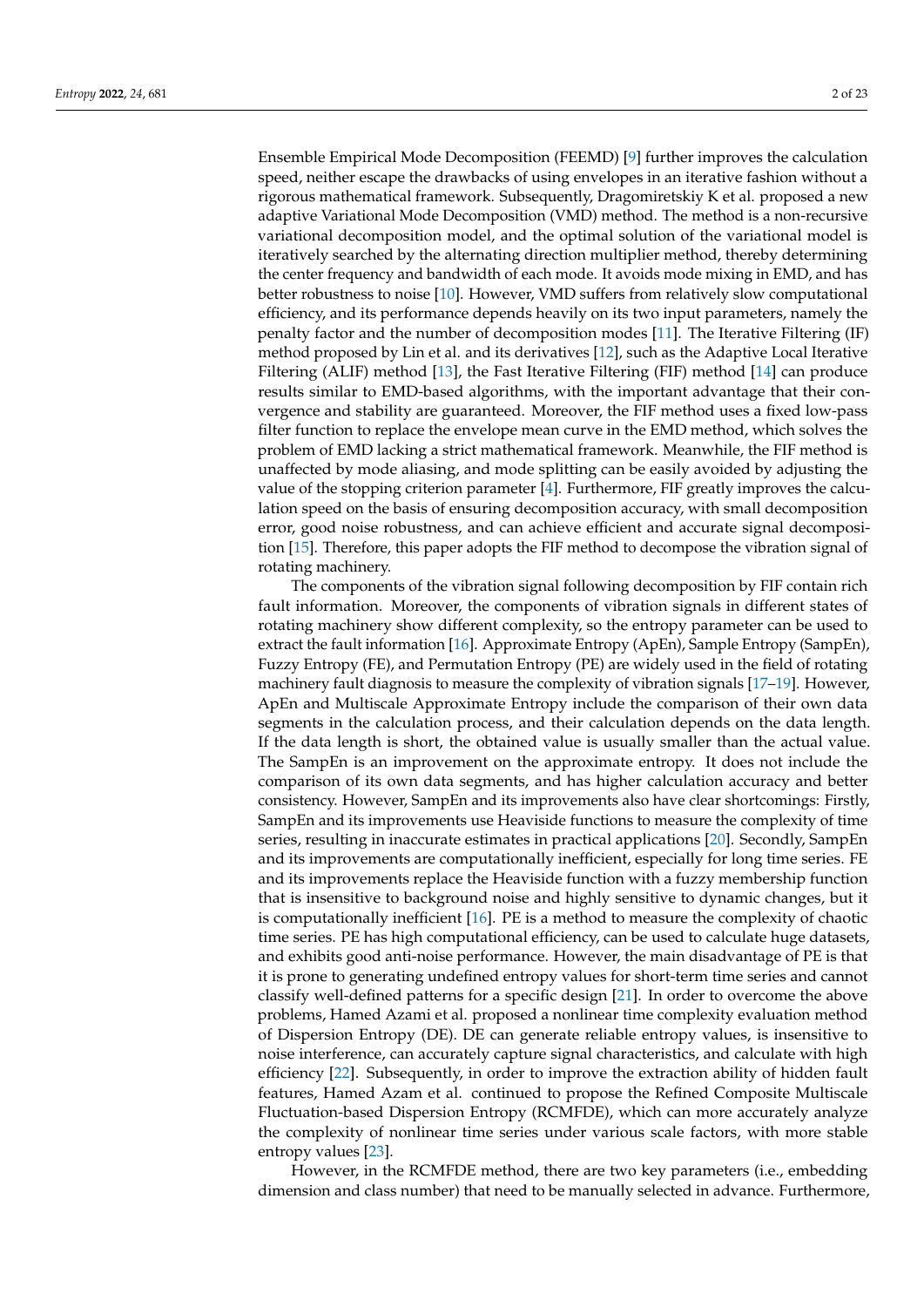the parameter setting of the RCMFDE algorithm will affect the final processing result. If the parameter settings are unreasonable, the hidden tiny fault features may not be accurately extracted, resulting in misclassification. Aiming at the determination of the embedding dimension m and the class number c in the RCMFDE algorithm, this paper proposes a Parameter Adaptive Refined Composite Multiscale Fluctuation-based Dispersion Entropy (PARCMFDE). The method takes skewness as the objective function, and uses a Genetic Algorithm (GA) to optimize parameters of RCMFDE. PARCMFDE can automatically and effectively determine the important parameters of RCMFDE, so as to describe the complexity and uncertainty of time series more accurately, and achieve the purpose of extracting the features of hidden faults. In view of the shortcomings of existing methods, relevant research is carried out, and the main contributions are as follows:

- (1) PARCMFDE based on GA is proposed, which overcomes the insufficiency of experiencebased parameter selection. PARCMFDE can more accurately extract tiny fault features hidden in vibration signals of rotating machinery.
- (2) A fault diagnosis method for rotating machinery based on FIF, PARCMFDE and Fuzzy C-Means (FCM) is proposed, which can classify rotating machinery faults accurately and automatically without depending on the length of data samples.
- (3) The effectiveness of the method is verified by the bearing data of Case Western Reserve University and the experimental data of centrifugal pumps obtained by building a water circulation experimental system. Compared with other methods, it shows that feature extraction of PARCMFDE is more accurate and stable, and the rotating machinery fault diagnosis method based on FIF, PARCMFDE and FCM exhibits better classification effect.

This paper is mainly divided into the following sections: Section [2](#page-2-0) briefly introduces the basic principles and characteristics of the FIF algorithm. In Section [3,](#page-3-0) the principle of PARCMFDE is introduced and compared with RCMFDE and Multiscale Sample Entropy (MSE) and Multiscale Fluctuation-based Dispersion Entropy (MFDE). Section [4](#page-7-0) briefly introduces the principle and evaluation index of FCM. Section [5](#page-8-0) presents the method of fault diagnosis of rotating machinery. Section [6](#page-9-0) verifies the effectiveness of the method and compares it with other vibration signal fault diagnosis methods through the bearing data of Case Western Reserve University and experimental data from centrifugal pumps obtained by building a water circulation experimental system. Section [7](#page-21-9) provides the conclusion.

## <span id="page-2-0"></span>**2. Fast Iterative Filtering**

The key idea of Fast Iterative Filtering is to iteratively subtract the simple oscillatory components contained in the signal from the signal itself, the so-called IMFs, by approximating the moving average of the signal, thereby separating the simple oscillatory components in the signal [\[14\]](#page-22-4). The approximate moving average is computed by convolution with the window/filter function *w*. Consider a raw vibration signal  $s(x)$ , define a window/filter function *w* is a non-negative even function in the range of *C* 0 ([−*L*, *L*]), *L* > 0. The Fokker–Plank filter is used here, and  $\int_R w(z)z = \int_{-L}^L w(z)z = 1$ ,  $\hat{s}$  denotes the Fourier transform of *s*, *DFT* denotes the discrete Fourier transform, and *IDFT* denotes the inverse discrete Fourier transform. The specific implementation process of FIF is as follows:

(1) Calculate the length *L* of the corresponding filter *w* of the signal  $s(x)$ :

$$
L := 2\left[\xi \frac{N}{k}\right] \tag{1}
$$

where *N* is the total number of sampling points of the signal *s*(*x*), *k* is the number of its extreme points, and *ξ* is a tuning parameter, which is usually fixed around 1.6 for the Fokker–Plank filter.

(2) Calculate the discrete Fourier transform of the signal  $s(x)$  and the corresponding filter *w*, denoted as *DFT*(*s*) and *DFT*(*w*), respectively.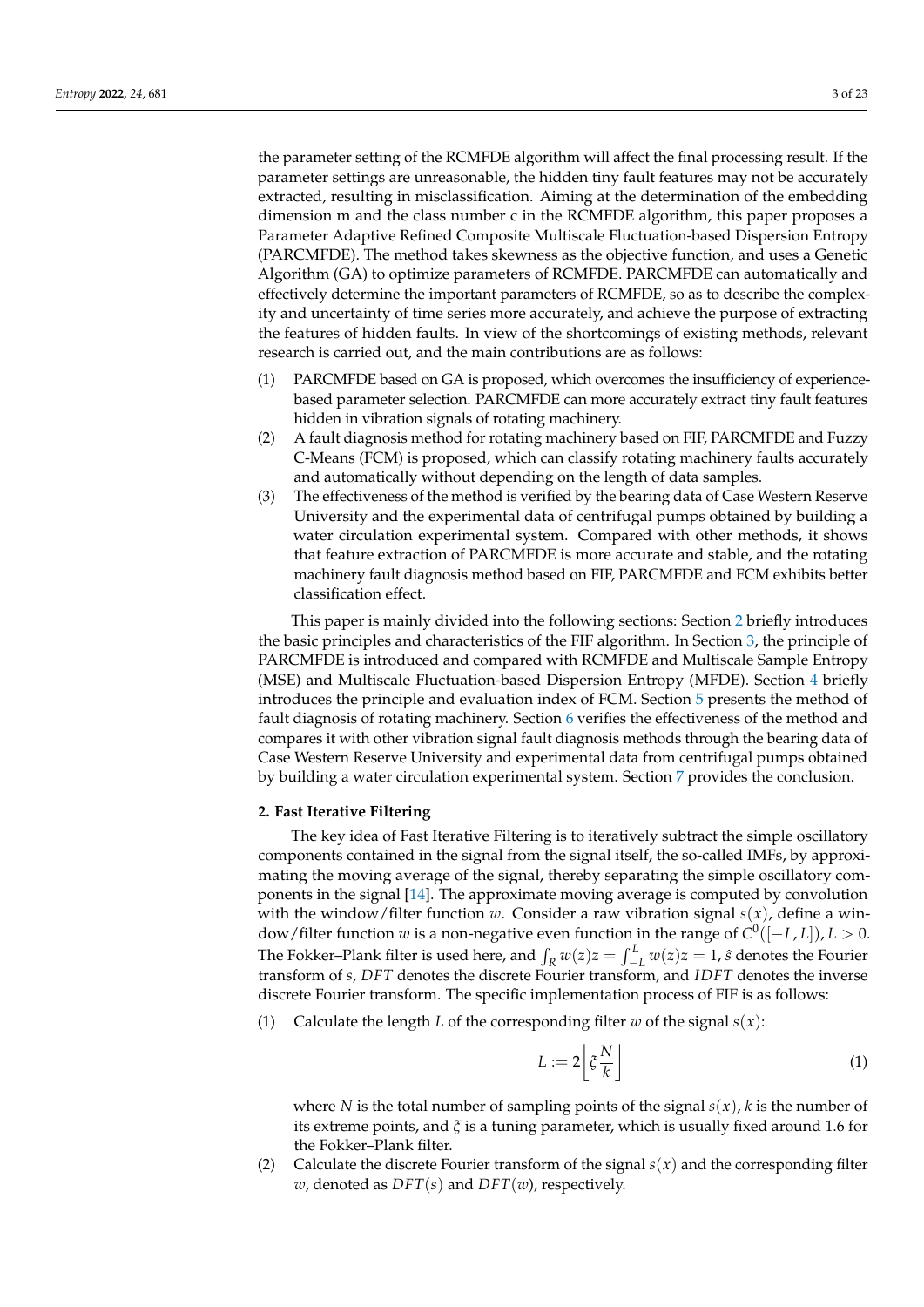(3) Calculate  $\hat{s}_{m+1}$ :

$$
\hat{s}_{m+1} = (I - diag(DFT(w))^m DFT(s)
$$
\n(2)

(4) Calculate  $N_0 \in N$  and *IMF*:

$$
\frac{N_0^{N_0}}{(N_0+1)^{N_0+1}} < \frac{\delta}{||s_m||_2} \tag{3}
$$

$$
IMF = \sum_{k=0}^{n-1} u_k (1 - \lambda_k)^{N_0} \sigma_k = IDFT((I - D)^{N_0} DFT(s))
$$
\n(4)

where  $\delta > 0$ , represents the required precision;  $N_0$  represents the number of iterations required to achieve the required precision  $\delta$  when calculating a specific *IMF*;  $\sigma_k$  represents the *k*th element of the Fourier transform of the signal *s;*  $\lambda_k$  represents the *k*th eigenvalue; *u<sup>k</sup>* is the *k*th eigenvector; *I* is the identity matrix; *D* is the diagonal matrix, whose diagonal is the eigenvalue.

(5) Judgment of inner loop stop condition: if the stop standard *SD* is met, then stop the inner loop, otherwise let  $m = m + 1$  repeat steps (3)–(5), the stop standard *SD* is calculated by the following formula:

$$
SD := \frac{||s_{m+1} - s_m||_2}{||s_m||_2} < \delta, \forall m \ge N_0. \tag{5}
$$

(6) Calculate the *IMF* component and the new *s*:

$$
IMF = IMF \cup \{IDFT(\hat{s}_m)\}\tag{6}
$$

$$
s = s - IDFT(\hat{s}_m). \tag{7}
$$

- (7) Judgment of outer loop stop condition: Calculate the extreme point of *s*, if there is only one extreme point of *s* or less, the outer loop stops, otherwise repeat steps (1)–(7).
- (8) Extract the final *IMF* component

$$
IMF = IMF \cup \{s\}.\tag{8}
$$

In short, the FIF method includes two processes: inner loop and outer loop. The purpose of the inner loop is to filter out the *IMF* components of each order. The purpose of the outer loop is to end the process of extracting the *IMF* component of the inner loop. When the residual obtained by removing all *IMF* components from the original signal *s*(*x*) contains only one or less extreme points, the outer loop stops.

# <span id="page-3-0"></span>**3. Parameter Adaptive Refined Composite Multiscale Fluctuation Based Dispersion Entropy**

# *3.1. Refined Composite Multiscale Fluctuation-Based Dispersion Entropy*

Refined Composite Multiscale Fluctuation-based Dispersion Entropy (RCMFDE) accounts for the shortcomings of Multiscale Fluctuation-based Dispersion Entropy (MFDE) in the process of coarse-graining, which has low computational efficiency and a high probability of invalid entropy values. The entropy value is more stable, the operation speed is faster, and the probability of invalid entropy occurrence is greatly reduced. The specific process of RCMFDE is as follows:

(1) For a given univariate signal  $L : v = \{v_1, v_2, \ldots, v_L\}$ . Dividing *v* into non-overlapping segments of length  $\tau$  is called the scale factor. Construct a composite coarse-grained time series:

$$
x_k^{(\tau)}(i) = \frac{1}{\tau} \sum_{c=(i-1)\tau+k}^{i\tau+k-1} v_c, 1 \le i \le \left\lfloor \frac{L}{\tau} \right\rfloor = n, k = 1, 2, \dots, \tau
$$
 (9)

where *k* represents the coarse-grained sliding number of the scale factor under *τ*.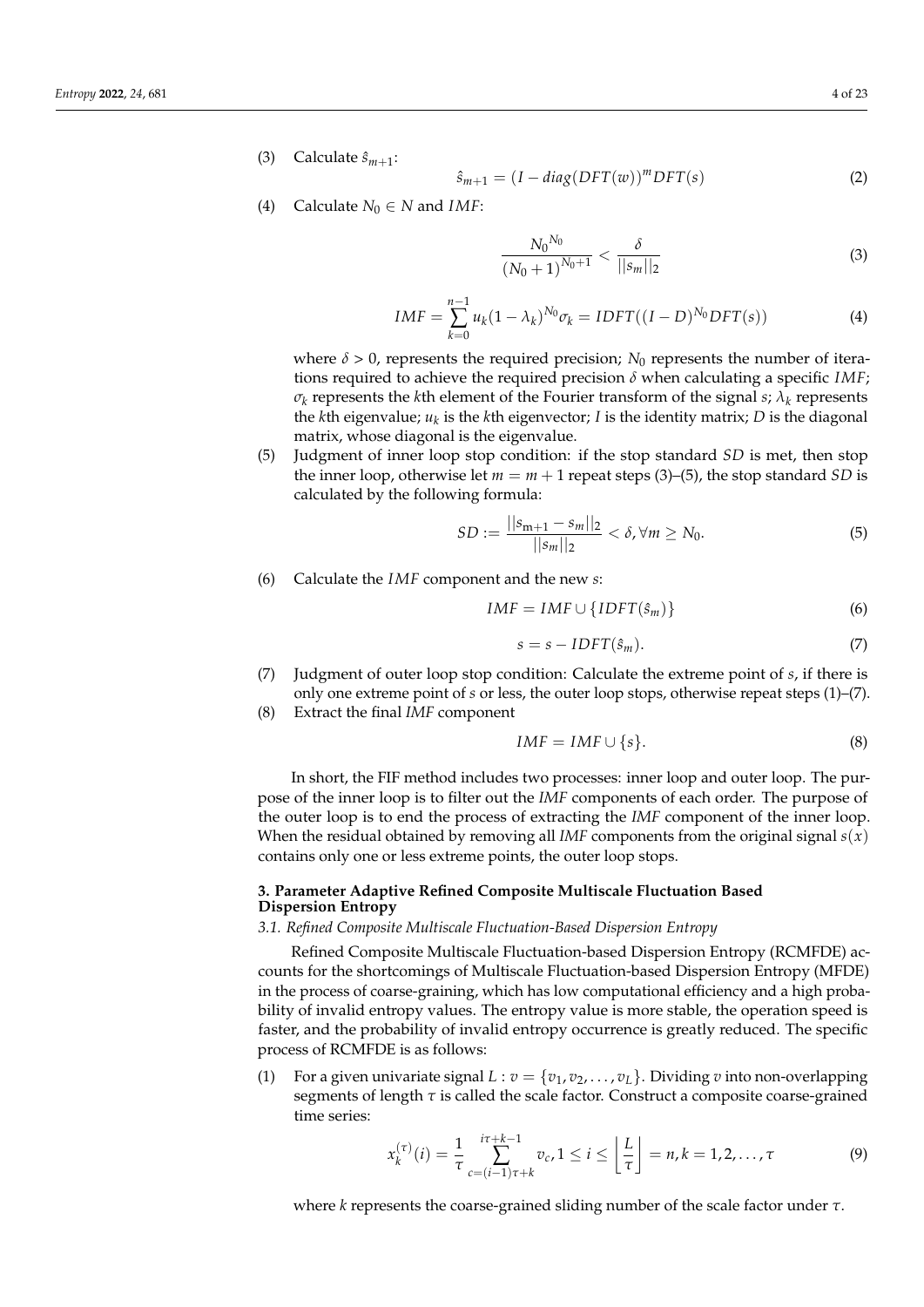(2) Map  $X = \{x_1, x_2, \ldots, x_n\}$  to  $Y = \{y_1, y_2, \ldots, y_n\}$  through the normal cumulative distribution function (NCDF) as follows:

$$
y_k(i) = \frac{1}{\sigma\sqrt{2\pi}} \int_{-\infty}^{x_k(i)} e^{\frac{-(t-\mu)^2}{2\sigma^2}} dt
$$
 (10)

where  $\sigma$  is the standard deviation of the time series *X* and  $\mu$  is the mean.

(3) Linearly assign  $y_k(i)$  to an integer  $z_k(i)$  from 1 to *c* as follows:

$$
z_k^c(i) = round(c \times y_k(i) + 0.5)
$$
\n(11)

- (4) Time series  $Z_k^{m,c}$  $C_{k}^{m,c}(j) = \{z_{k}^{c}(j), z_{k}^{c}(j+d), \ldots, z_{k}^{c}(j+(m-1)d)\}, j = 1, 2, \ldots, n-(m-1)d\}$ 1)*d*, (*m* − 1) is the embedding dimension and *d* is the time delay.
- (5) Each time series  $Z_k^{m,c}$  $\frac{m}{k}$ (*j*) maps to a fluctuation-based dispersion pattern  $π_{u_0u_1...u_{m-1}}$ where  $z_k^c(j) = u_0, z_k^c(j+d) = u_1, z_k^c(j+(m-1)d) = u_{m-1}$ . The number of fluctuationbased dispersion modes assignable to each time series  $Z_k^{m,c}$  $\binom{m}{k}$  *is* equal to  $(2c - 1)^{m-1}$ .
- (6) For each fluctuation-based dispersion pattern  $\pi_{u_0u_1\dots u_{m-1}}$ , the relative frequency is obtained by Equation [\(12\)](#page-4-0).

<span id="page-4-0"></span>
$$
W(\pi_{v_0...v_{m-1}}) = \frac{\# \{j | j \le n - (m-1)d, Z_k^{m,c}(j)hastype\pi_{v_0...v_{m-1}}\}}{n - (m-1)d}
$$
(12)

where # means cardinality.

(7) The Refined Composite Multiscale Fluctuation-based Dispersion Entropy (RCMFDE) is obtained by the following formula:

$$
RCMFDE = -\sum_{\pi=1}^{(2c-1)^{m-1}} \sum_{k=1}^{\tau} W(\pi_{v_0 \dots v_{m-1}}) \times \ln(\sum_{k=1}^{\tau} W(\pi_{v_0 \dots v_{m-1}})).
$$
 (13)

The RCMFDE algorithm has four parameters, which are the embedding dimension *m*, the class number *c*, the delay time *d*, and the maximum scale factor  $\tau_{\text{max}}$ . A study [\[23\]](#page-22-12) pointed out that the results of the RCMFDE do not change significantly with the time delay *d*, and a different embedding dimension *m* and class number *c* have influence on RCMFDE. The higher the number of dispersion modes based on potential fluctuations  $(ln((2c - 1)m - 1))$ , the higher the RCMFDE value [\[23\]](#page-22-12). When *m* and *c* are too small, the ability of RCMFDE to detect signal mutations is lower, but the larger *m* and *c* are, the longer the algorithm runs. For samples of the same category, the feature vectors should be as similar as possible; for samples of different categories, the feature vectors should be significantly different. If the parameter selection is not suitable, it may cause instability of entropy value, incomplete extraction of hidden feature information or excessively long operation time, rendering it difficult to classify correctly. Therefore, it is necessary to select appropriate values of the class number *c* and the embedding dimension *m*.

# *3.2. Genetic Algorithm*

Genetic Algorithm (GA) is a computational model that simulates the biological evolution process of natural selection and genetic mechanism of Darwin's theory of biological evolution. It is a method to search for optimal solutions by simulating the natural evolution process [\[24\]](#page-22-13). When solving more complex combinatorial optimization problems, this algorithm can usually obtain better optimization results faster than some conventional optimization algorithms. The specific process of GA is as follows:

- (1) Set the evolutionary generation counter  $t = 0$ , set the maximum evolutionary generation *T*, and randomly generate *M* individuals as the initial population *P*(0).
- (2) Determine the fitness function and calculate the fitness of each individual in the population *P*(*t*).
- (3) Apply the selection operator, the crossover operator, and the mutation operator to the population  $P(t)$ , and then obtain the next generation population  $P(t + 1)$ .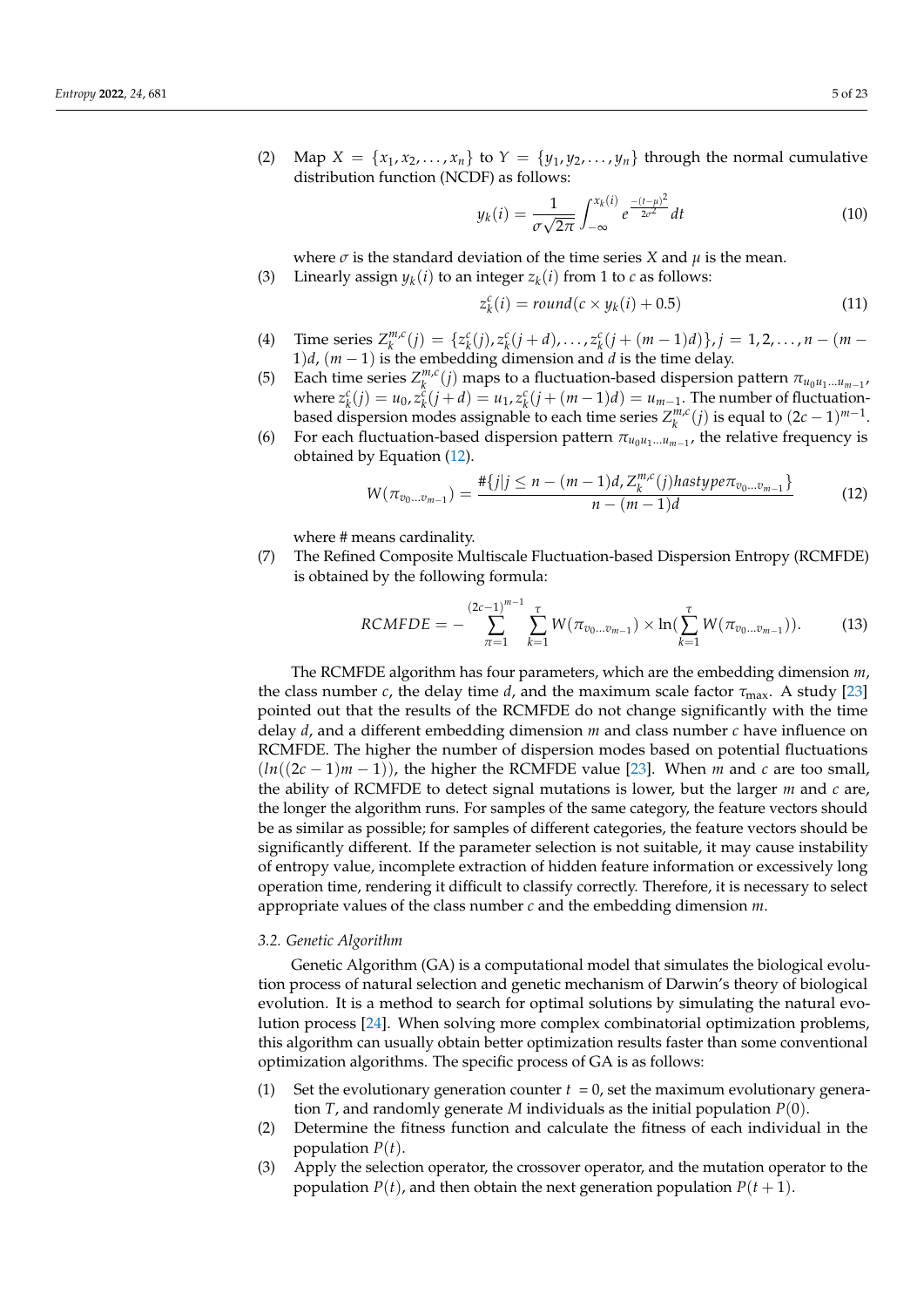(4) If  $t = T$ , or the change of the fitness function value reaches the given threshold, the optimal fitness individual is used as the optimal solution output. If  $t < T$ , and the change of the fitness function value is greater than the given threshold, define  $t = t + 1$ , and repeat steps (2)–(4).

## *3.3. Parameter Adaptive Refined Composite Multiscale Fluctuation-Based Dispersion Entropy*

The settings of the embedding dimension *m* and the class number *c* of RCMFDE affect its final entropy value, entropy value stability and operation time. If the parameter settings are unreasonable, the best processing effect will not be achieved. Therefore, a suitable method is needed to adaptively select the embedding dimension *m* and the class number *c* in RCMFDE. For the above problems, this paper proposes a Parameter Adaptive Refined Composite Multiscale Fluctuation-based Dispersion Entropy (PARCMFDE). The method performs parameter optimization through Genetic Algorithm (GA) to determine the optimal parameter combination of the embedding dimension *m* and the class number *c* in RCMFDE. Figure [1](#page-6-0) shows the flowchart of using GA to optimize the parameters of RCMFDE. The steps of parameter optimization in PARCMFDE are described as follows:

- (1) Determine the approximate range and encoding length of the embedding dimension *m* and the class number *c*, and perform real encoding. The constraint function of the parameters is  $(2c-1)^{m-1} < \left\lfloor \frac{L}{\tau_{\text{max}}} \right\rfloor$ , where *L* represents the data length,  $\tau_{\text{max}}$  is the maximum scale factor, and  $\vert . \vert$  represents rounding.
- (2) Initialization: Set the evolutionary generation counter  $t = 0$ , set the maximum evolutionary generation *T* to 200, and randomly generate *M* individuals as the initial population  $P(0)$ .
- (3) Calculate the fitness of each individual in the population  $P(t)$ . Skewness can characterize the overall profile of a set of data. The larger the absolute value of skewness, the more problematic the performance of the mean, and the smaller the absolute value of skewness, the more reliable the mean [\[25\]](#page-22-14). Therefore, this paper selects the square function of RCMFDE skewness (*ske*) as the fitness function and finds its minimum value. The RCMFDE at all scales of the time series  $S = \{s_1, s_2, \ldots, s_n\}$  are composed of the series  $H_P(x) = {H_p(1), \ldots, H_p(m)}$ , and the skewness (*ske*) is calculated by the following formula:

$$
ske = E[H_p(X) - H_p^m(X)]^3 / [H_p^d(X)]^3
$$
\n(14)

where  $H_p^m(X)$  is the mean of  $H_p(X)$ ,  $H_p^d(X)$  is the standard deviation of  $H_p(X)$ , and  $E[.]$ represents the mathematic expectation. The fitness function is taken as  $f = ske^2$ .

- (4) Apply selection operator, crossover operator and mutation operator to the population. After the population  $P(t)$  is selected, crossed and mutated, the next generation population  $P(t + 1)$  is obtained.
- (5) Judgment of termination condition: If  $t \geq T$ , or the change of fitness function value is less than 10−<sup>6</sup> , then the individual with the smallest fitness obtained in the evolution process is used as the optimal solution, and the optimal parameter combination *m*, *c* is obtained. If *t* < *T*, and the change of the fitness function value is greater than 10−<sup>6</sup> , define  $t = t + 1$ , and repeat steps (3)–(5).
- (6) Use the parameter-optimized RCMFDE to extract the features of the reconstructed rotating machinery vibration signal.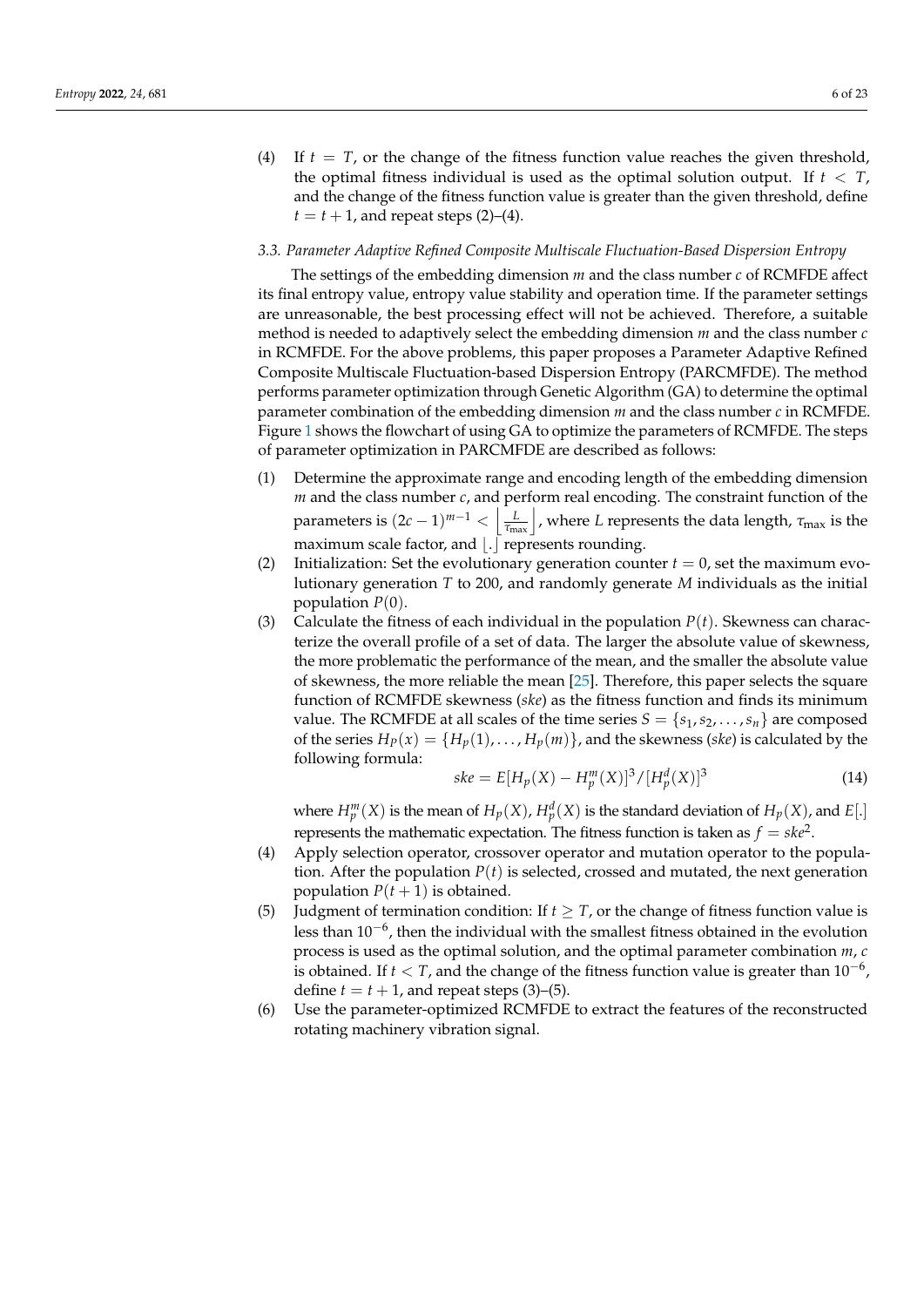<span id="page-6-0"></span>

**Figure 1.** The flowchart of using GA to optimize the parameters of RCMFDE.

# *3.4. Error Analysis and Comparison Results*

To demonstrate the effectiveness of PARCMFDE in assessing the complexity and irregularity of time series, PARCMEDE of white Gaussian and pink noise signals are calculated and compared with RCMFDE, Multiscale Fluctuation-based Dispersion Entropy(MFDE), and Multiscale Sample Entropy (MSE). Furthermore, to compare the accuracy of the complexity measures with different entropies, 10 groups of white Gaussian noise and 10 groups of pink noise were randomly generated. For unified comparison, the maximum scale factor *τ*max of the entropy is set to 10, and the time delay *d* is set to 1. Among them, the embedding dimension *m* and the class number *c* of PARCMFDE take 2 and 3, respectively, in white Gaussian noise, and take  $m = 2$ ,  $c = 21$  in pink noise. Based on experience, the embedding dimension *m* and the class number *c* of RCMFDE and MFDE take the default values of  $m = 3$  and  $c = 6$ , respectively. The MSE takes the default value of  $m = 2$ ,  $r = 0.15 \times \sigma$ , and  $\sigma$  represents the standard deviation of the signal. Figure [2a](#page-7-1),b show the time-domain waveforms of white Gaussian noise and pink noise. Figure [3a](#page-7-2),b plot the error bars of different entropy algorithms for white Gaussian noise and pink noise, respectively. The entropy value of pink noise time series should remain almost constant, while the entropy value of white Gaussian noise data should decrease monotonically [\[26\]](#page-22-15). It can be seen from Figure [3a](#page-7-2) that with the increase of the scale factor *τ*, the average curves of the four entropies of white Gaussian noise (i.e., RCMFDE, PARCMFDE, MFDE and MSE) bear a downward trend which indicates that the four algorithms have good sensitivity in detection complexity. Furthermore, the standard deviation of PARCMFDE for white Gaussian noise at each scale is smaller than that of RCMFDE, MFDE and MSE, indicating that PARCMFDE has higher accuracy than the other three algorithms on the complexity measure of white Gaussian noise. It can be seen from Figure [3b](#page-7-2) that the MSE of pink noise exhibits a slight downward trend with large fluctuations, but the PARCMFDE remains almost unchanged, indicating that the RCMFDE is better than the MSE. Furthermore, the standard deviation of PARCMFDE for pink noise at each scale is smaller than that of RCMFDE, MFDE and MSE, indicating that PARCMFDE can provide a more accurate complexity estimate for pink noise [\[27\]](#page-22-16). That is, PARCMFDE is effective in complexity measurement and feature extraction of nonstationary signals. The standard deviation of MSE is much larger than the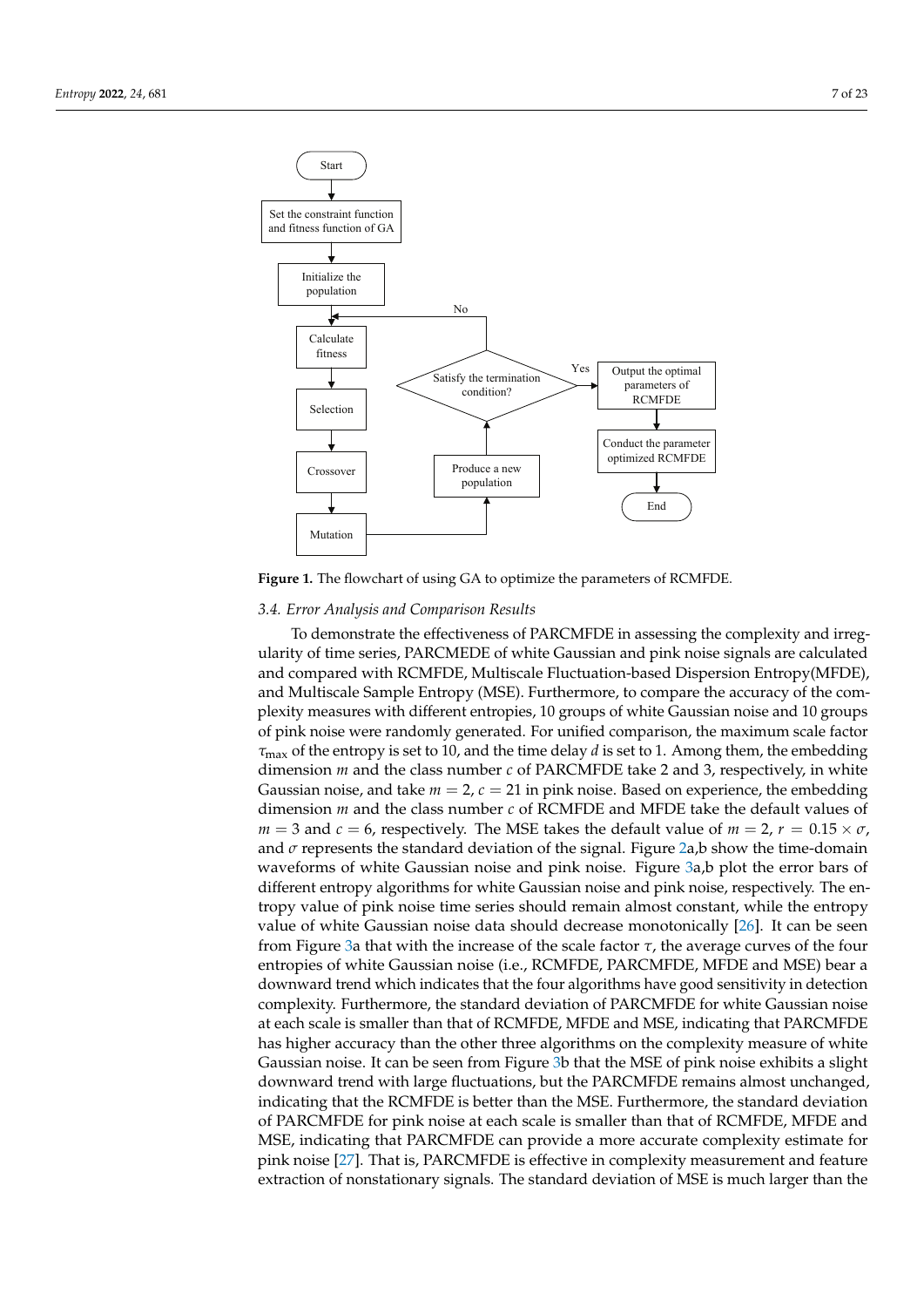<span id="page-7-1"></span>0 200 400 600 800 1000 data length  $-4.0$  $-3.0$  $-2.0$  $- 1.0$ 0 | 1.0  $2.0 \parallel$ 3.0  $4.0<sub>1</sub>$ amplitude White Gaussian Noise (**a**) White Gaussian Noise 0 200 400 600 800 1000 ngth  $-0.8$  - 0.6  $-0.4$  - 0.2 0  $0.2|$  $0.4<sub>1</sub>$ 0.6 0.8 1.0 1.2 amplitude **Pink Nois** (**b**) Pink Noise

other three methods, indicating that MSE is insufficiently accurate regarding the complexity measurement and feature extraction of nonstationary signals.

**Figure 2.** Time Domain Waveform of (**a**) White Gaussian Noise and (**b**) Pink Noise.

<span id="page-7-2"></span>

**Figure 3.** Entropy of different algorithms of (**a**) White Gaussian Noise and (**b**) Pink Noise.

## <span id="page-7-0"></span>**4. Fuzzy C-Means Clustering**

Fuzzy C-means (FCM) clustering algorithm is the most widely used fuzzy clustering algorithm based on objective function. It obtains the membership degree of each sample point to all class centers by optimizing the objective function, so as to determine the class of the sample point to achieve the purpose of automatically classifying the sample data [\[28\]](#page-22-17). Let *R* = { $r_1$ , $r_2$ ,..., $r_n$ } be the set of data samples, and *n* is the number of samples.  $C = \{c_1, c_2, \ldots, c_t\}$  is the cluster center vector, and *t* is the total number of clusters. The FCM clustering algorithm minimizes the objective function shown in Equation [\(15\)](#page-7-3) through continuous iteration of the least squares method, and its constraints are shown in Equation [\(16\)](#page-7-4).

<span id="page-7-3"></span>
$$
J_m = \sum_{i=1}^{t} \sum_{k=1}^{n} \left[ \mu_{ik}(r_k) \right]^m ||r_k - c_i|| \tag{15}
$$

<span id="page-7-4"></span>
$$
\sum_{i=1}^{t} \mu_{ik}(r_k) = 1
$$
\n(16)

where  $r_k$  is the *k*th sample point to be clustered,  $\mu_{ik}$  is the degree of membership of  $r_k$  to the *i*th cluster center  $c_i$ , *m* is the weight index of the degree of membership, generally  $m = 2$ .

The cluster center  $c_i$  and the membership matrix  $\mu_{ik}$  are randomly selected initially. Then iteratively calculate through Equations [\(17\)](#page-8-1) and [\(18\)](#page-8-2), and stop until the change of the objective function is less than the threshold.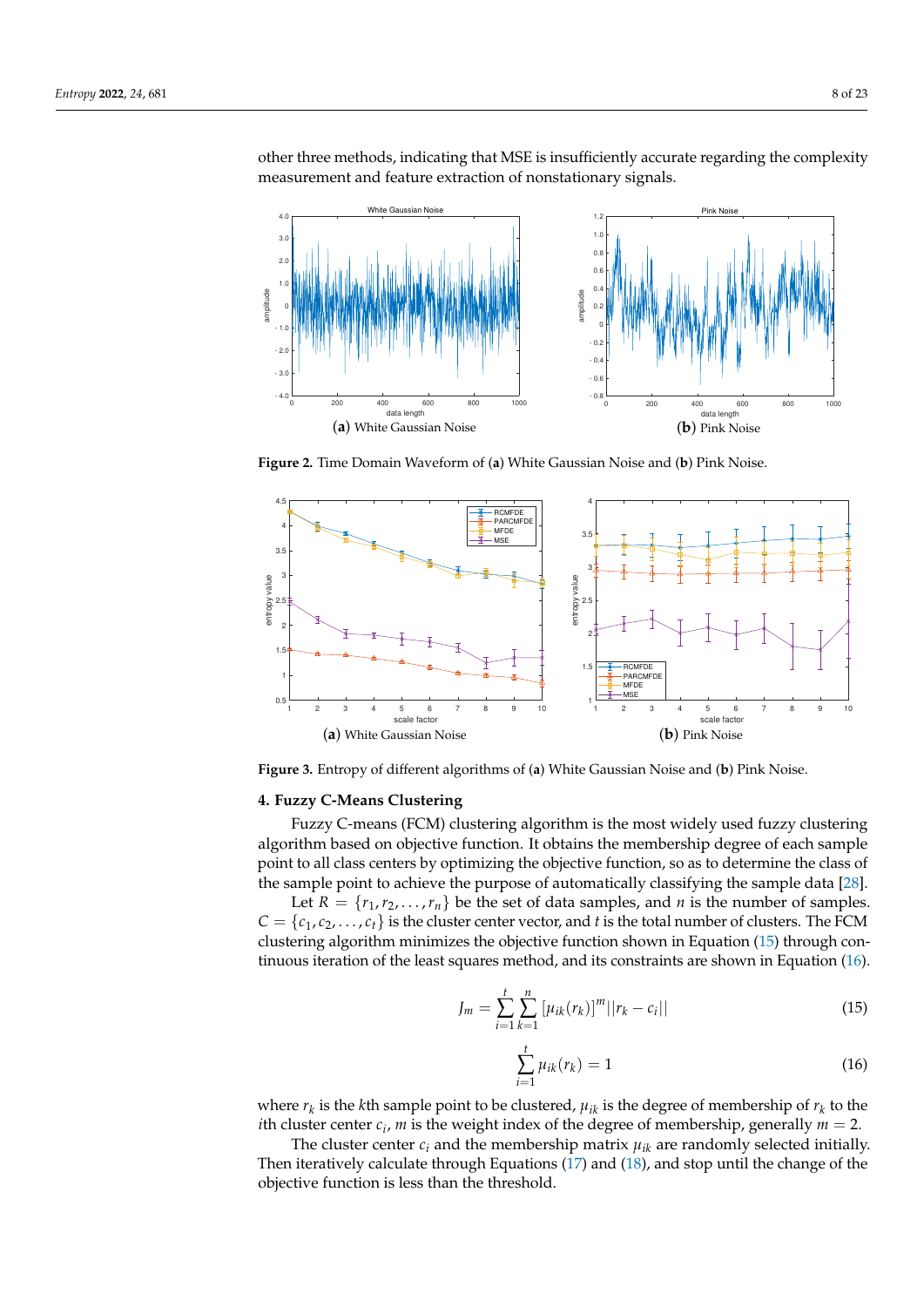<span id="page-8-1"></span>
$$
C_i = \frac{\sum_{k=1}^{n} r_k \mu_{ik}^2}{\sum_{k=1}^{n} \mu_{ik}^2}, i = 1, 2, ..., t
$$
 (17)

<span id="page-8-2"></span>
$$
\mu_{ik} = \frac{1}{\sum_{j=1}^{t} \frac{||r_k - c_i||_2^{2/(m-1)}}{||r_k - c_j||_2^{2/(m-1)}}}
$$
(18)

The average fuzzy entropy *E*, classification coefficient *S* and classification accuracy *Acc* are used to analyze and evaluate the clustering effect of the fuzzy C-means, which are, respectively, defined as:

$$
E = -\frac{1}{n} \sum_{i=1}^{t} \sum_{k=1}^{n} \mu_{ik} \ln \mu_{ik}
$$
 (19)

$$
S = \frac{1}{n} \sum_{i=1}^{t} \sum_{k=1}^{n} \mu_{ik}^{2}
$$
 (20)

$$
Acc = \frac{1}{n} \left( \sum_{i=1}^{n} 1\{R_v == \hat{R}_V\} \right) \tag{21}
$$

where  $R_v$  and  $\hat{R}_V$  denote the actual class and the class assigned by FCM on the test dataset, *n* is the number of samples in the test dataset.

The ambiguity of clustering is represented by the average fuzzy entropy *E*, which reflects the distribution characteristics of the clustering dataset, so it can be used as an index to judge the clustering effect and correctness. The smaller the ambiguity, the higher the order of the system. The classification coefficient *S* measures the overlap between clusters, and the closer it is to 1, the more effective the clustering result [\[29\]](#page-22-18). Therefore, the closer *E* is to 0, the closer *S* is to 1, and the closer *Acc* is to 100%, the better the sample clustering effect is.

## <span id="page-8-0"></span>**5. Proposed Fault Diagnosis Method**

In order to quickly and reliably extract the characteristic information of the vibration signal and realize the automatic classification of the working state of the rotating machinery, a new fault diagnosis method of the rotating machinery based on FIF-PARCMFDE and Fuzzy C-means (FCM) is proposed. The specific process is as follows:

- (1) Use the accelerometer to collect the original vibration signal  $y(x)$  of the rotating machinery in different states.
- (2) The FIF algorithm decomposes the collected vibration signal  $y(x)$  to obtain a series of IMFs.
- (3) Calculate the correlation coefficient of each order *IMF*, and select components with a correlation coefficient greater than 0.4 for reconstruction.
- (4) The PARCMFDE of the reconstructed signal  $S(x)$  is calculated, and the corresponding entropy value is used as the characteristic information reflecting the working state of the rotating machinery.
- (5) Input the training set into FCM to obtain the cluster centers.
- (6) Input the testing set and cluster centers into FCM to automatically classify the working state of rotating machinery.

The block diagram of the proposed fault diagnosis method is shown in Figure [4.](#page-9-1)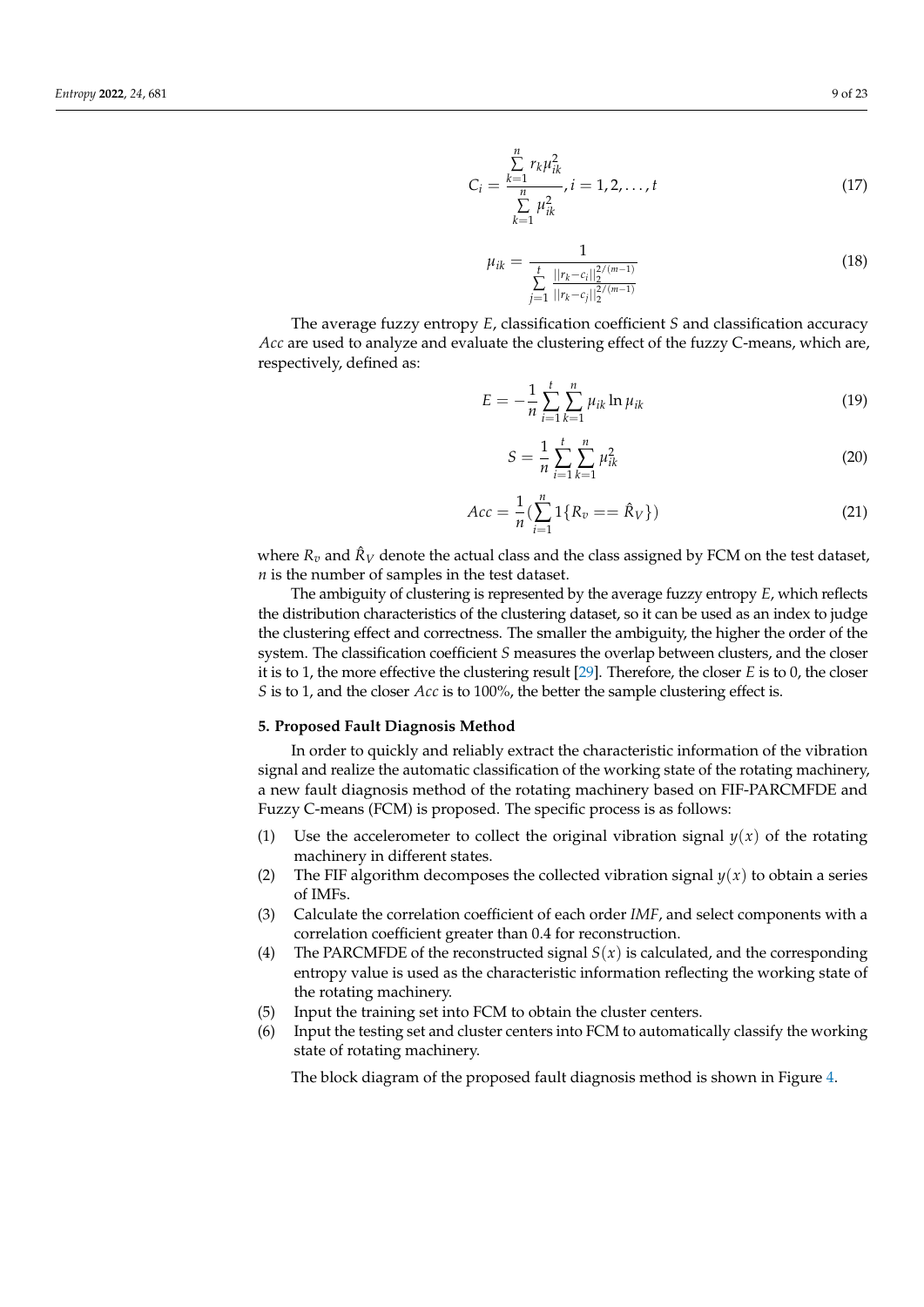<span id="page-9-1"></span>

**Figure 4.** Block diagram of the proposed fault diagnosis method.

#### <span id="page-9-0"></span>**6. Experimental Verification**

In this section, we apply the proposed fault diagnosis method to the bearing vibration signal of Case Western Reserve University and centrifugal pump vibration signals obtained by building a water circulation experimental system. It is compared with some similar commonly used methods to evaluate the effectiveness and superiority of our method.

## *6.1. Experiment 1: Bearing Data From Cwru*

# 6.1.1. Experimental Setup

The experimental data adopts the vibration signal from the Bearing Data Center of Case Western Reserve University [\[30\]](#page-22-19). Vibration data are collected using accelerometers, which are mounted on the drive end bearing housing. The outer race, rolling element and inner race of rolling bearings are machined using electric sparks to simulate single point crack failure of the outer race, rolling element and inner race. The selected test bearing model is 6205-2RS, the rotational speed is 1750 r/min, and the sampling frequency is the vibration data of 12 kHz. Analyze the vibration data of normal, inner ring failure, outer ring failure, and rolling element failure. Twenty samples for each of the four bearing conditions were obtained through a non-overlapping sliding window of length 5500 points, that is, each sample contained 5500 points. The first 10 samples for each of the four bearing conditions are selected as the training set, and the remaining 10 samples for each of the four bearing conditions are selected as the testing set.

## 6.1.2. Comparison And Analysis

To verify the effectiveness of the FIF-PARCMFDE-FCM method for bearing fault diagnosis, under the same test conditions, the vibration data of four operating states of normal bearing, inner race fault, rolling element fault and outer race fault were classified and identified.

The first 1000 points of the original vibration signal in the four states of the bearing are selected, as shown in Figure [5.](#page-10-0) It can be seen from Figure [5](#page-10-0) that the vibration signals in the four states of the bearing are quite different and bear distinct characteristics, but they are not enough to be directly classified according to the waveform.

FIF decomposes the vibration signals in the four states of the bearing, and selects the first five-order *IMF* components for comparison. The *IMF* components with larger correlation coefficients can well retain the fault characteristic information of the signals [\[31\]](#page-22-20). The correlation coefficient between the first five-order *IMF* components and the original signal is shown in Table [1,](#page-10-1) and the component with the correlation coefficient greater than 0.4 is selected to reconstruct the signal. Therefore, the outer race fault selects IMF1 as the reconstruction signal, the inner race fault and rolling element fault select IMF1 and IMF2 for reconstruction, and the normal signal selects IMF1, IMF2 and IMF4 for reconstruction.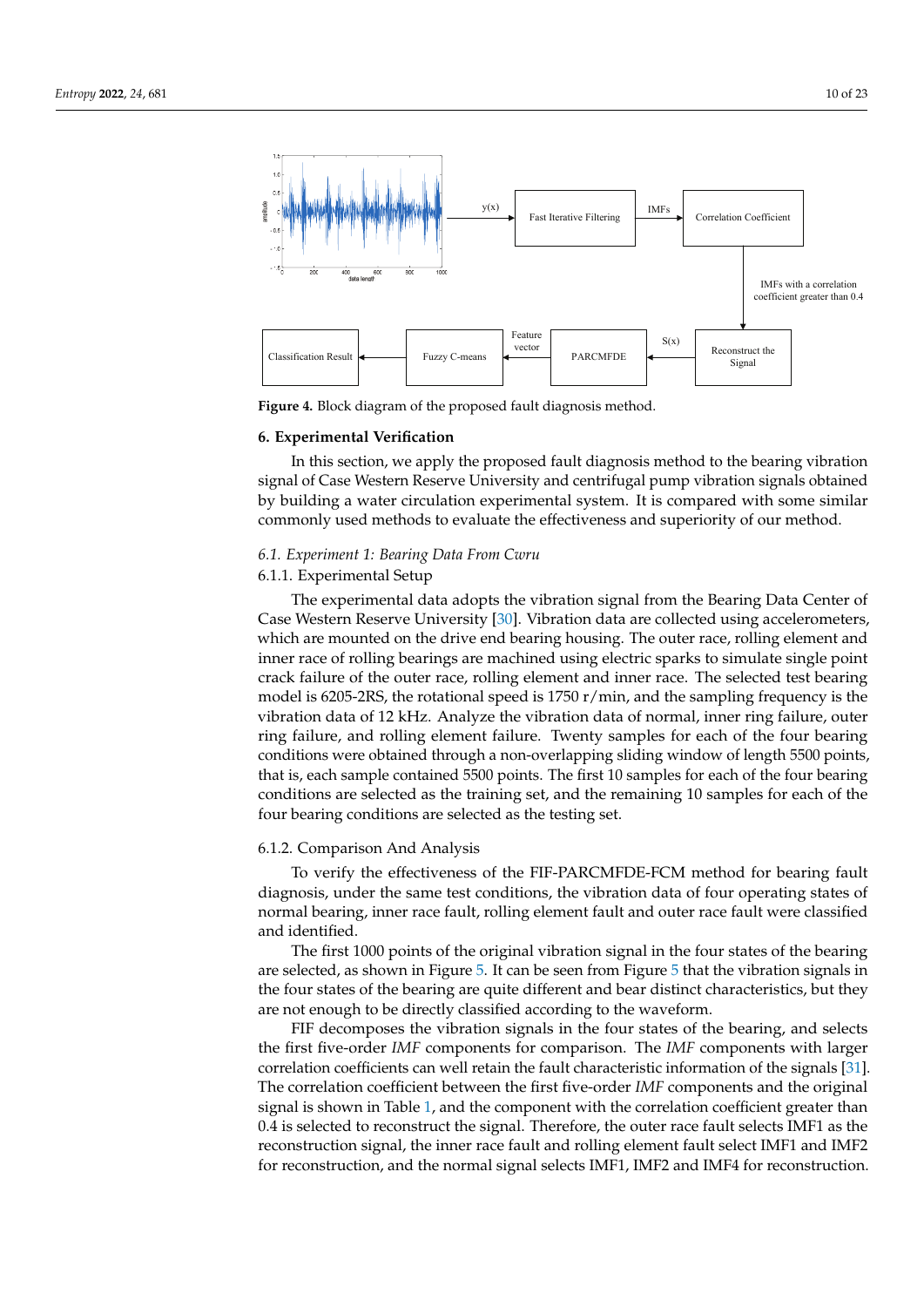<span id="page-10-0"></span>

**Figure 5.** Time domain waveform of vibration signal under (**a**) Normal, (**b**) Inner Race Fault, (**c**) Rolling Element Fault and (**d**) Outer Race Fault of bearing.

|                       | <b>Correlation Coefficients</b> |                  |                  |                  |                  |
|-----------------------|---------------------------------|------------------|------------------|------------------|------------------|
| <b>Bearing States</b> | IMF <sub>1</sub>                | IMF <sub>2</sub> | IMF <sub>3</sub> | IMF <sub>4</sub> | IMF <sub>5</sub> |
| Normal                | 0.62                            | 0.653            | 0.3923           | 0.5282           | 0.33             |
| Outer Race Fault      | 0.9992                          | 0.2421           | 0.0525           | 0.0203           | 0.0117           |
| Inner Race Fault      | 0.9057                          | 0.5787           | 0.2222           | 0.0509           | 0.0062           |
| Rolling Element Fault | 0.9708                          | 0.4376           | 0.2246           | 0.1306           | 0.0661           |

<span id="page-10-1"></span>**Table 1.** Correlation coefficients of bearings in different states.

The reconstruction signals *s* of different states of the bearing are selected. The skewness is used as the objective function in GA, and set the maximum evolutionary generation *T* to 200, the threshold for the fitness function to change is  $10^{-6}$ . The parameters of RCMFDE are optimized by GA. Calculate the PARCMFDE, RCMFDE and MSE of the reconstructed signal *s*, where the scale factor is 10, and the embedding dimension *m* and class number *c* of PARCMFDE under different conditions are shown in Table [2.](#page-11-0) Based on experience, RCMFDE takes default values  $m = 3$ ,  $c = 6$ , MSE takes default value  $m = 2$ ,  $r = 0.15 \times \sigma$ , *σ* represents the standard deviation of the signals *s*. It can be seen from Figures [6–](#page-11-1)[8](#page-12-0) that PARCMFDE, RCMFDE and MSE can all distinguish the four states of the bearing, indicating that the three methods can effectively extract the hidden features of different states of the bearing. However, compared with RCMFDE and MSE, PARCMFDE can distinguish the four states of the bearing more clearly, and is more suitable for further classification of bearing faults as a feature vector.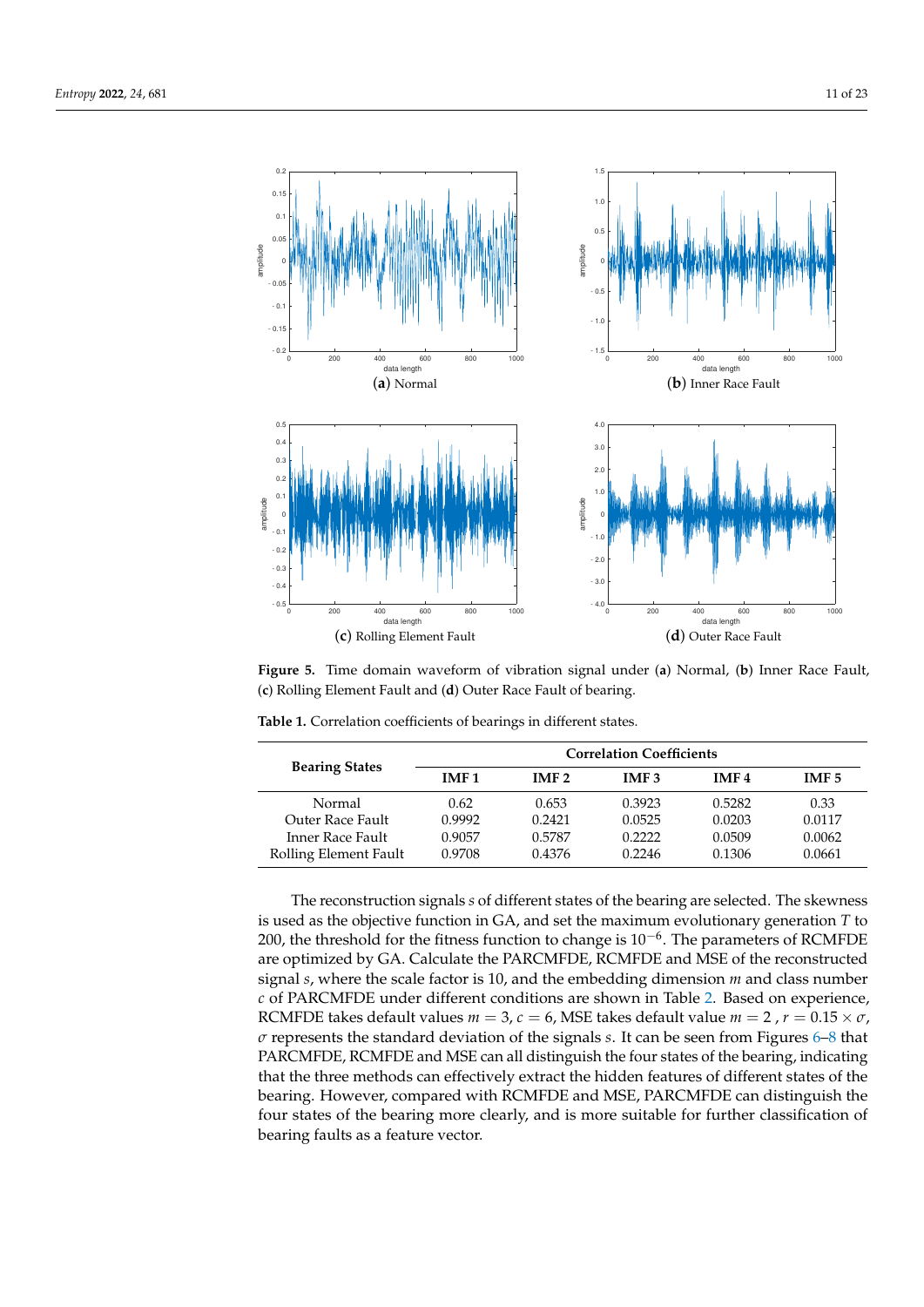$\overline{a}$ 

| <b>Bearing Status</b> | Embedding Dimension $m$ | Class Number c |
|-----------------------|-------------------------|----------------|
| Outer Race Fault      |                         | 232            |
| Inner Race Fault      |                         |                |
| Rolling Element Fault |                         | h              |
| Normal                |                         |                |

<span id="page-11-0"></span>**Table 2.** PARCMFDE parameters of bearings in different states.

<span id="page-11-1"></span>

**Figure 6.** PARCMFDE in different states of bearing.



**Figure 7.** RCMFDE in different states of bearing.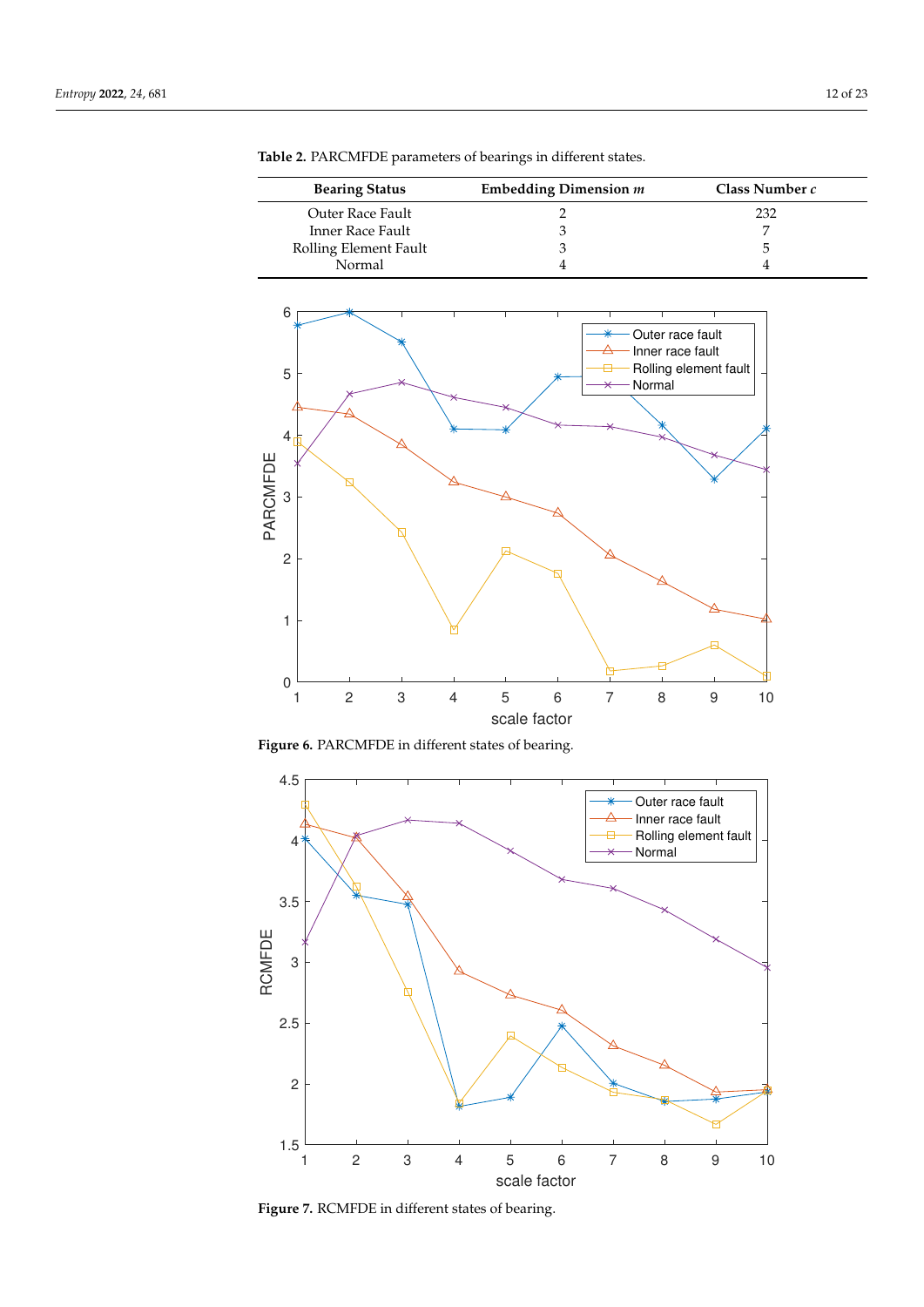<span id="page-12-0"></span>



Take PARCMFDE, RCMFDE and MSE as the eigenvector matrix. Perform FCM cluster analysis on the eigenvector matrix of the training samples, and four cluster centers can be obtained. Then the obtained cluster centers and testing sample eigenvector matrix are input into FCM clustering. The clustering results are shown in Figures [9](#page-12-1)[–11.](#page-13-0)

<span id="page-12-1"></span>

**Figure 9.** FIF-PARCMFDE-FCM clustering results of different bearing states.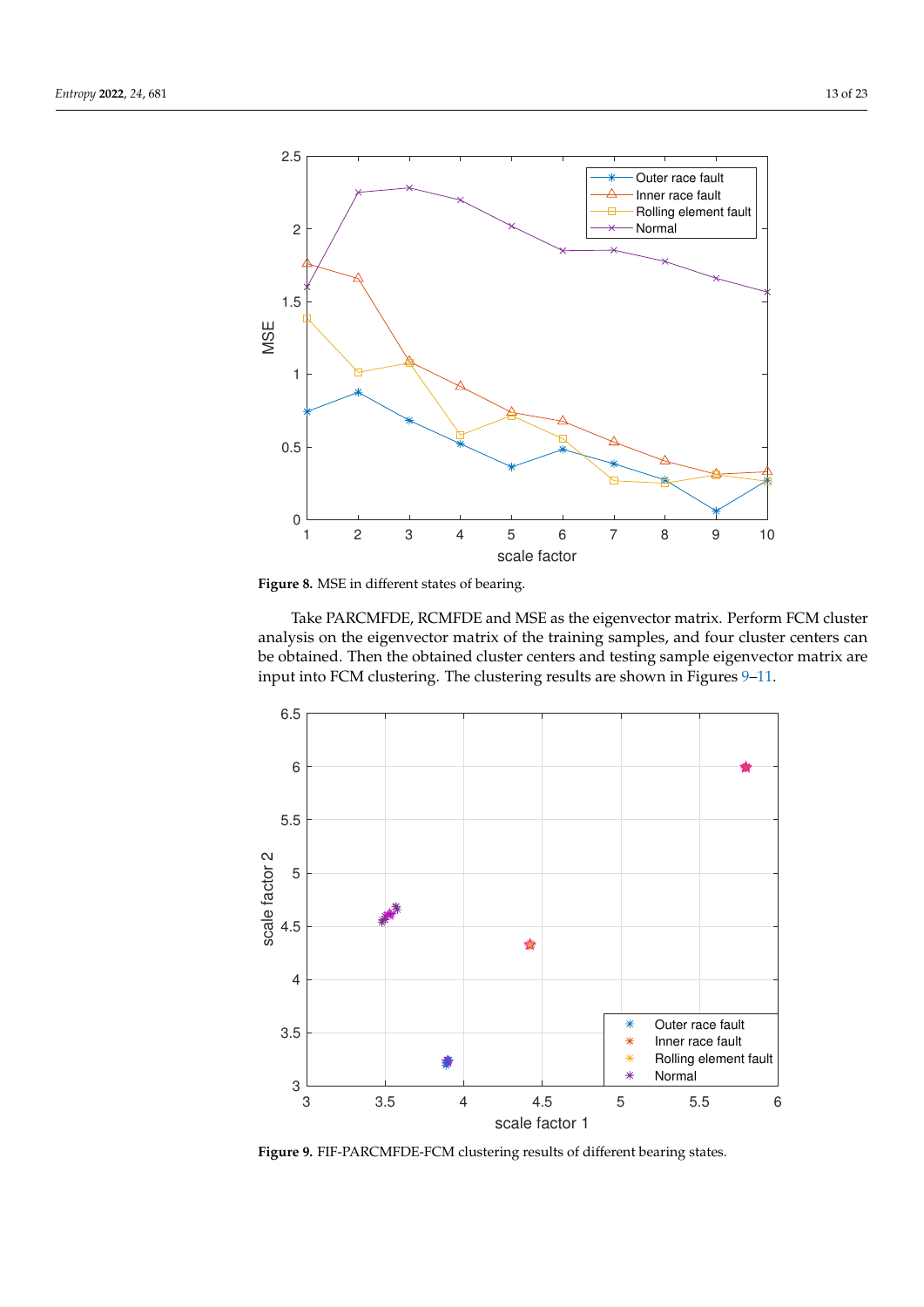

**Figure 10.** FIF-RCMFDE-FCM clustering results of different bearing state data.

<span id="page-13-0"></span>

**Figure 11.** FIF-MSE-FCM clustering results of different bearing state data.

It can be seen from Figures [9](#page-12-1)[–11](#page-13-0) that the data points of the same state are concentrated around their respective cluster centers, and the data points of different states are separated from each other. In addition, the positions of the cluster centers obtained by different methods are different, and the degree of closeness of the data points distributed around the cluster centers is also different. In comparison, FIF-PARCMFDE-FCM have the best clustering effect, that is, the categories are most distinct, the clustering centers of various signals are far apart, and the data points of various types are compactly clustered around the clustering centers. Compared with FIF-RCMFDE-FCM and FIF-MSE-FCM, the class center distance of FIF-PARCMFDE-FCM method is larger, and the different signals are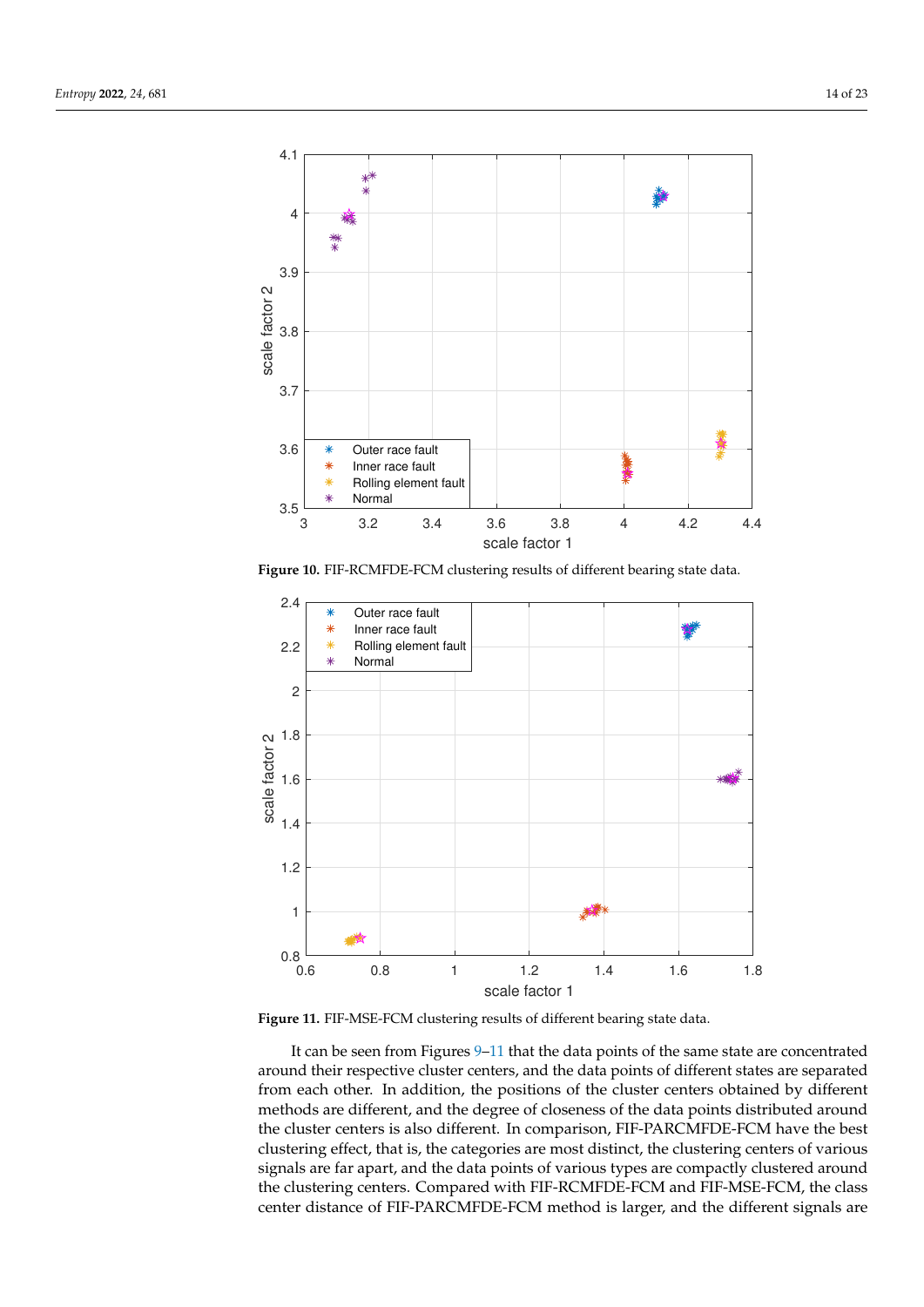more clearly distinguished, indicating that the method has a better classification effect on various fault signals of rolling bearings.

The classification coefficient *S*, the average fuzzy entropy *E* and the classification accuracy *Acc* of each clustering result were calculated, respectively, and the clustering effect of the above three algorithms and the fault recognition rate were quantitatively compared. The clustering results of the above three algorithms are shown in Table [3.](#page-14-0) It can be seen from Table [3](#page-14-0) that the classification accuracy *Acc* of the above four methods are all 100%. The classification coefficient *S* of the FIF-MSE-FCM method is 0.9913, the average fuzzy entropy *E* is 0.0306, and the clustering effect is poor. The classification coefficient based on FIF-PARCMFDE-FCM method is 0.9967, the average fuzzy entropy is 0.0123, and the clustering effect is the best, indicating that this method can achieve a more accurate and reliable fault diagnosis.

**Algorithms Classification Coefficient** *S* **Average Fuzzy Entropy** *E* **Classification Accuracy** *Acc* FIF-PARCMFDE-FCM 0.9967 0.0123 100% FIF-RCMFDE-FCM 0.9935 0.0239 100%<br>FIF-MSE-FCM 0.9913 0.0306 100% FIF-MSE-FCM

<span id="page-14-0"></span>**Table 3.** FCM clustering effect of different bearing entropy algorithms.

## *6.2. Experiment 2: Experimental Data of Centrifugal Pump*

# 6.2.1. Experimental Setup

To verify the effectiveness of the method, a water circulation system was built in Wuhan University of Technology, and the vibration signals of centrifugal pumps in different states were collected. In this experiment, a model CDL1-11FSWPG light-duty vertical multistage centrifugal pump was selected, with a rated speed of 2900 r/min, a lift of 61 m, and a rated flow of 1  $m^3/h$ . According to GBT-29531-2013 pump vibration measurement and evaluation method, the vibration sensor measurement points of centrifugal pump are arranged, and vibration data in three directions of *x*, *y*, and *z* are collected at the same time. The measuring point in the *x*-axis direction is arranged on the pump casing, the measuring point in the *z*-axis direction is arranged on the base, and the measuring point in the *y*-axis direction is arranged at the outlet flange. The structure of the pump body and the arrangement of measuring points are shown in Figure [12.](#page-14-1)

<span id="page-14-1"></span>

**Figure 12.** Layout of measuring points of centrifugal pump.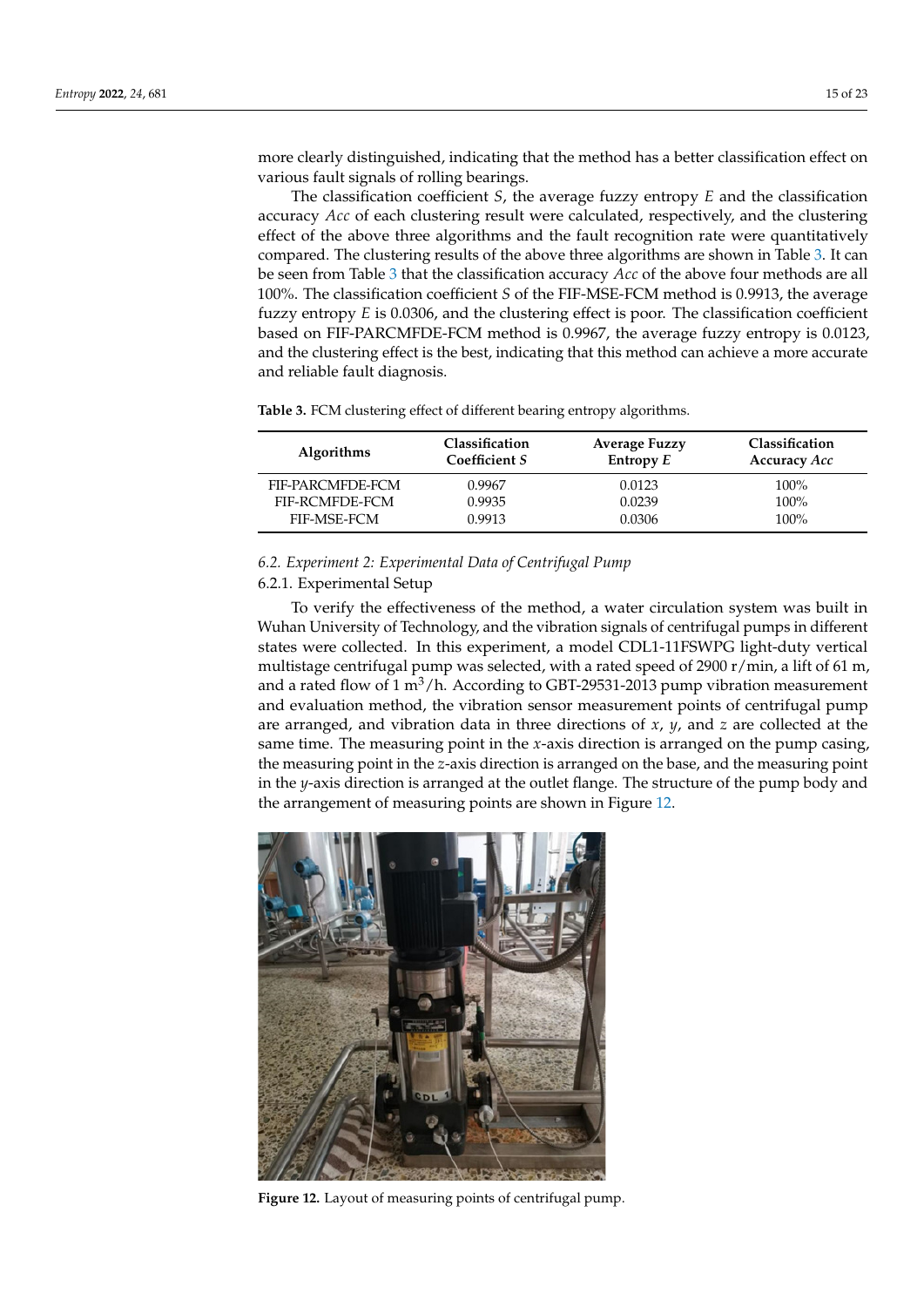According to the actual situation during operation of the centrifugal pump, there are rotor unbalance and air binding faults. The impeller is the main component of the rotor in the centrifugal pump. During actual operation, the impeller is in contact with the working medium, thus it is the rotor part most prone to failure. The laboratory conditions will simulate a centrifugal pump rotor unbalance fault with impeller damage, as shown in Figure [13.](#page-15-0) The centrifugal pump is not filled with the liquid to be conveyed before starting, or air will infiltrate the pump during operation, because the density of the gas is less than the density of the liquid, the centrifugal force generated is small, and the air cannot be expelled. The negative pressure generated by the fluid in the pump casing during centrifugal motion with the motor is not enough to suck the liquid into the pump casing, which is called the air binding phenomenon of the centrifugal pump. In this experiment, by tightening the exhaust screw of the centrifugal pump, and then removing the centrifugal pump, the air can enter the inner chamber of the centrifugal pump. After installing the centrifugal pump, the residual air cannot be discharged from the centrifugal pump through the exhaust screw, so as to set the air binding fault of the centrifugal pump, as shown in Figure [14.](#page-15-1)

<span id="page-15-0"></span>

**Figure 13.** Rotor unbalance fault setup: (**a**) Impeller in normal condition, (**b**) Impeller in damaged condition.

<span id="page-15-1"></span>

**Figure 14.** Air binding fault setting: (**a**) Exhaust screw loose, (**b**) Exhaust screw tightened.

After building the experimental platform, the sampling frequency was set to 1 kHz, the motor speed to 1015 r/min, and the acquisition system developed by Labview was employed to collect the vibration signals of the centrifugal pump in normal state. Then, the vibration signals of rotor unbalance and air bind state of the centrifugal pump were collected. A total of 25 samples for each of the three conditions of the centrifugal pump were obtained through a non-overlapping sliding window of length 4000 points. This means there are 4000 points per sample. The first 10 samples for each of the three conditions of the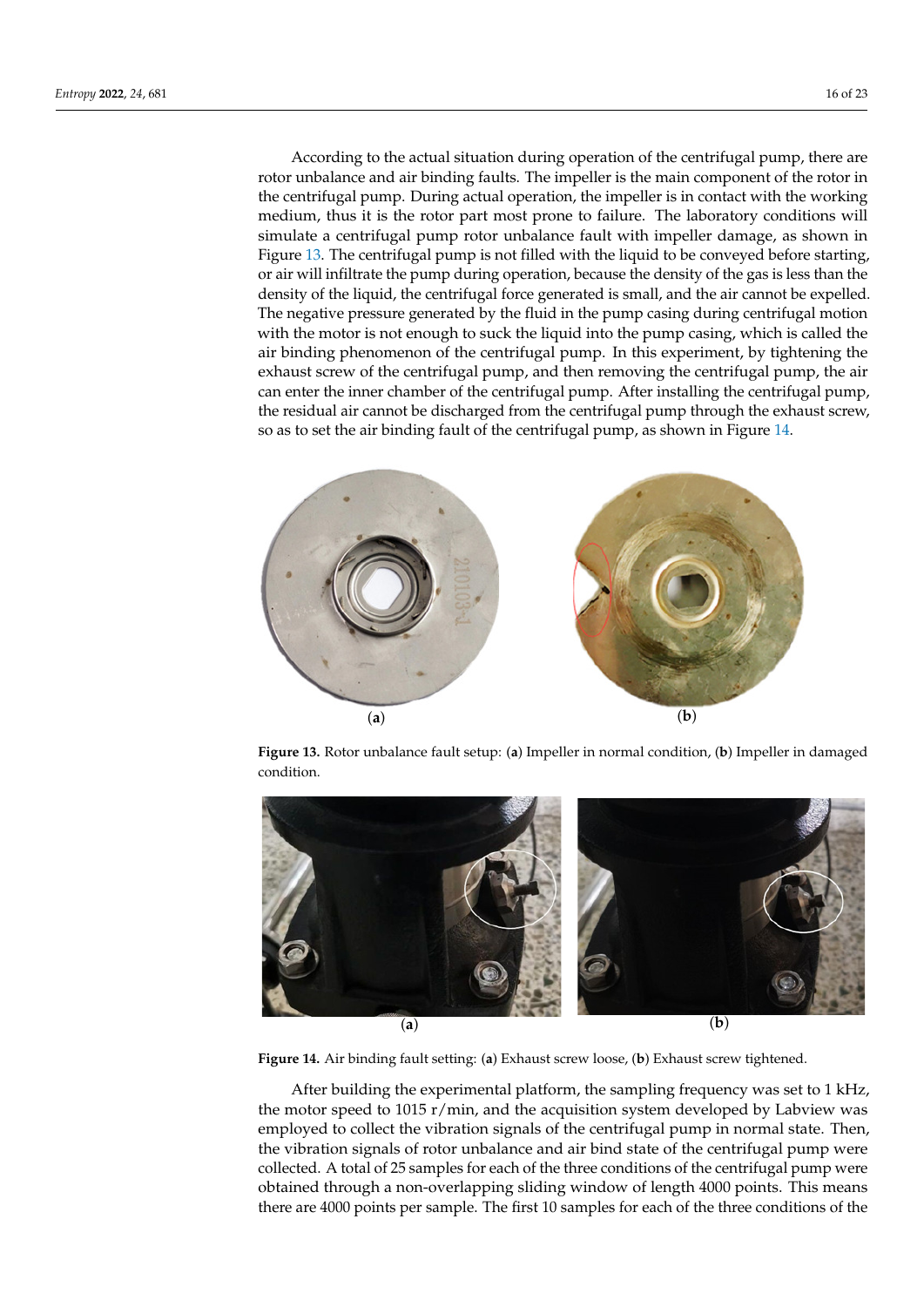centrifugal pump are selected as the training set, and the remaining 15 samples for each of the three conditions are selected as the testing set.

## 6.2.2. Comparison and Analysis

To verify the superiority of FIF-PARCMFDE-FCM clustering for fault diagnosis of centrifugal pump, under the same test conditions, the vibration data of three operating states of centrifugal pump normal, rotor unbalance fault and air binding fault were classified and identified. Furthermore, these data were compared with the cluster analysis results of FIF-RCMFDE-FCM and FIF-MSE-FCM.

The first 1000 points of the original vibration signal in the three states of the centrifugal pump are selected, as shown in Figure [15.](#page-16-0) It can be seen from Figure [15](#page-16-0) that the characteristics of the vibration signals in the three states of the centrifugal pump are not clear and cannot be directly classified according to the waveform. The vibration signals of the centrifugal pump in three states were decomposed by FIF, and the first five-order *IMF* components were selected for comparison. The *IMF* components with larger correlation coefficients can well preserve the fault characteristic information of the signal. The correlation coefficients between the first five-order *IMF* components and the original signal are shown in Table [4.](#page-17-0) The components with a correlation coefficient greater than 0.4 are selected to reconstruct the signal. Therefore, IMF1 and IMF2 are selected for reconstruction for normal, rotor unbalance fault and air bind fault.

<span id="page-16-0"></span>

**Figure 15.** Time domain waveform of vibration signal of centrifugal pump in (**a**) Normal, (**b**) Air Bind Fault and (**c**) Rotor Unbalance Fault.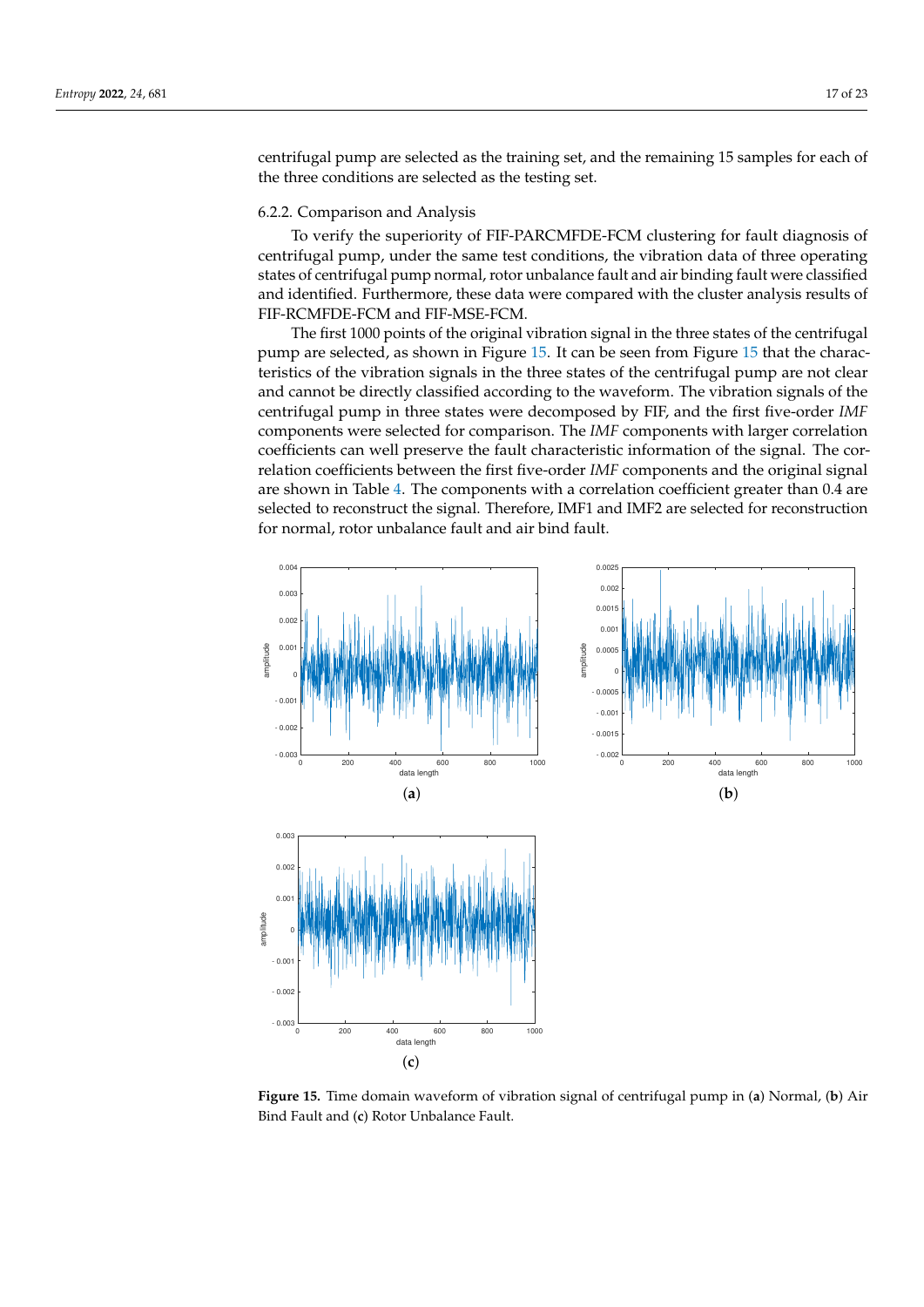|                          | <b>Correlation Coefficients</b> |                  |                  |                  |                  |
|--------------------------|---------------------------------|------------------|------------------|------------------|------------------|
| <b>States</b>            | IMF <sub>1</sub>                | IMF <sub>2</sub> | IMF <sub>3</sub> | IMF <sub>4</sub> | IMF <sub>5</sub> |
| Normal<br>Air Bind Fault | 0.8241<br>0.7979                | 0.5885<br>0.5945 | 0.3266<br>0.3538 | 0.3127<br>0.3561 | 0.2019<br>0.2545 |
| Rotor Unbalance Fault    | 0.8230                          | 0.5870           | 0.3244           | 0.2722           | 0.1289           |

<span id="page-17-0"></span>**Table 4.** Correlation coefficients of centrifugal pumps in different states.

The reconstructed signals of different states of the centrifugal pump are selected. The skewness is used as the objective function in GA and the maximum evolutionary generation *T* is set to 200, the threshold for the fitness function to change is  $10^{-6}$ . The parameters of RCMFDE are optimized by GA. The PARCMFDE, RCMFDE and MSE of the reconstructed signal *s*, are calculated where the scale factor is 10. The embedding dimension *m* and the class number *c* of PARCMFDE in different situations are shown in Table [5.](#page-17-1) Based on experience, RCMFDE takes default values *m* = 3, *c* = 6, MSE takes default values  $m = 2$ ,  $r = 0.15 \times \sigma$ ,  $\sigma$  represents the standard deviation of signal *s*. As shown in Figure [16,](#page-17-2) PARCMFDE can clearly separate the three states of the centrifugal pump, indicating that PARCMFDE can effectively extract the hidden features of the three states of the centrifugal pump, which is suitable as a feature vector to further classify the states of the centrifugal pump. As shown in Figures [17](#page-18-0) and [18,](#page-18-1) RCMFDE and MSE are almost inseparable from the three states of the centrifugal pump, indicating that RCMFDE and MSE may not be able to effectively extract the small fault features hidden in rotating machinery, and are not suitable for further classification of centrifugal pump states as feature vectors.

<span id="page-17-1"></span>**Table 5.** PARCMFDE parameters of centrifugal pump in different states.

| <b>Status</b>         | Embedding Dimension $m$ | Class Number c |
|-----------------------|-------------------------|----------------|
| Normal                |                         |                |
| Air Bind Fault        |                         | 192            |
| Rotor Unbalance Fault |                         |                |

<span id="page-17-2"></span>

**Figure 16.** PARCMFDE in different states of centrifugal pump.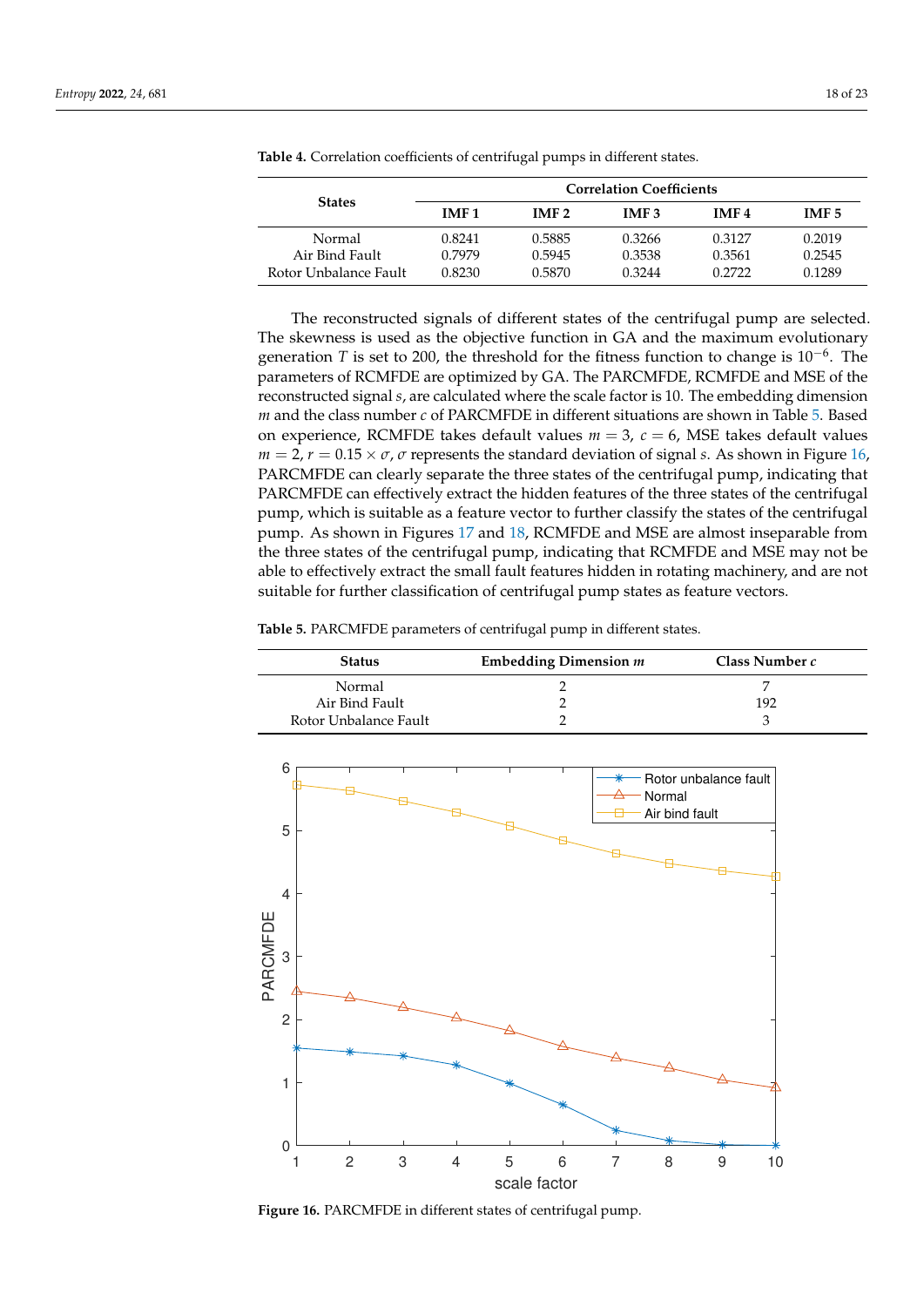<span id="page-18-0"></span>

**Figure 17.** RCMFDE in different states of centrifugal pump.

<span id="page-18-1"></span>

**Figure 18.** MSE in different states of centrifugal pump.

Taking PARCMFDE as the eigenvector matrix. Perform FCM cluster analysis on the eigenvector matrix of the training samples, and three cluster centers can then be obtained. Next, the obtained cluster centers and testing sample eigenvector matrix are input into FCM clustering. The clustering results are shown in Figure [19.](#page-19-0) Similarly, RCMFDE and MSE are separately input into FCM clustering as eigenvector matrices. The clustering results are shown in Figures [20](#page-19-1) and [21.](#page-20-0)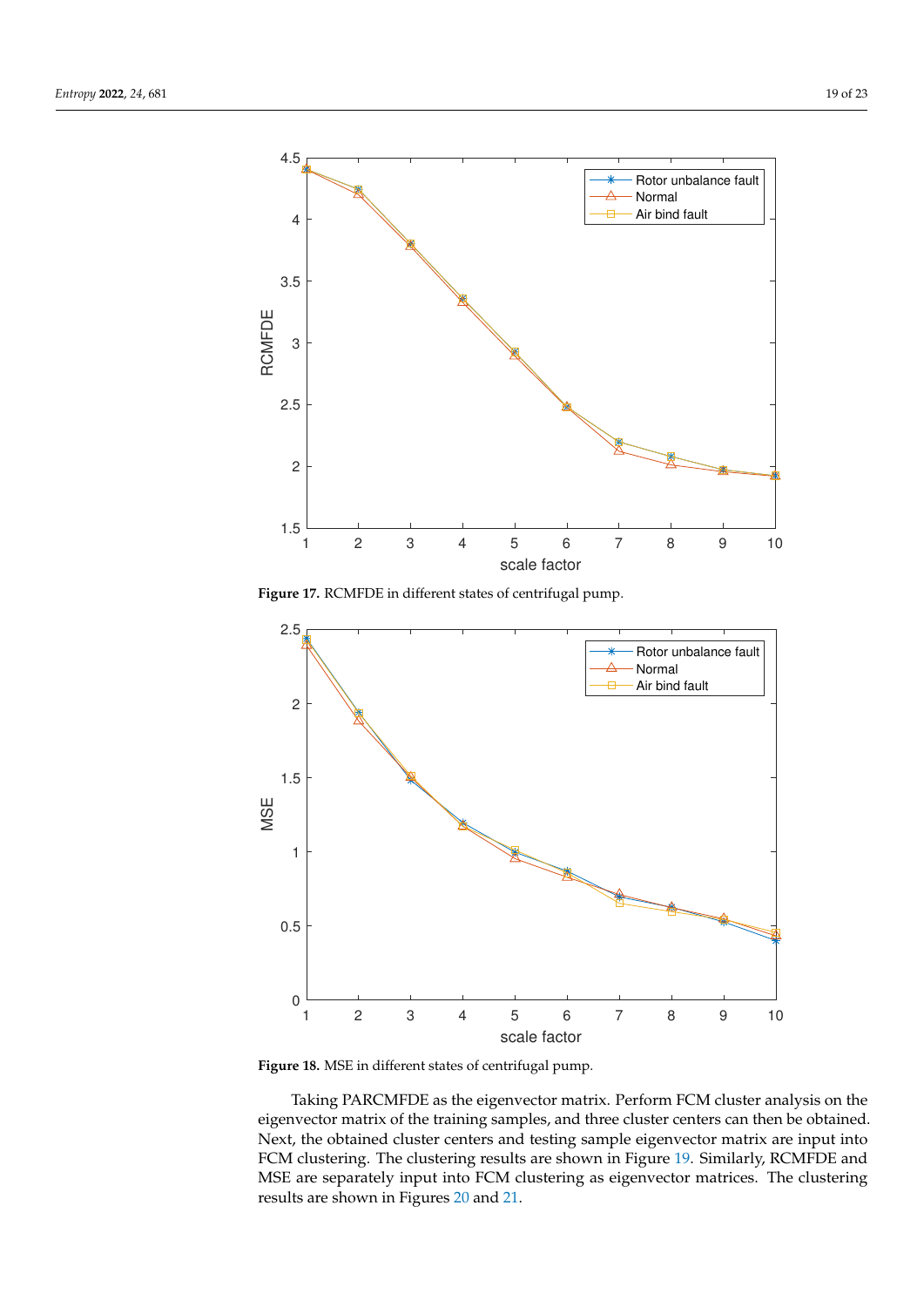<span id="page-19-0"></span>

**Figure 19.** FIF-PARCMFDE-FCM clustering results of centrifugal pump data in different states.

<span id="page-19-1"></span>

**Figure 20.** FIF-RCMFDE-FCM clustering results of centrifugal pump data in different states.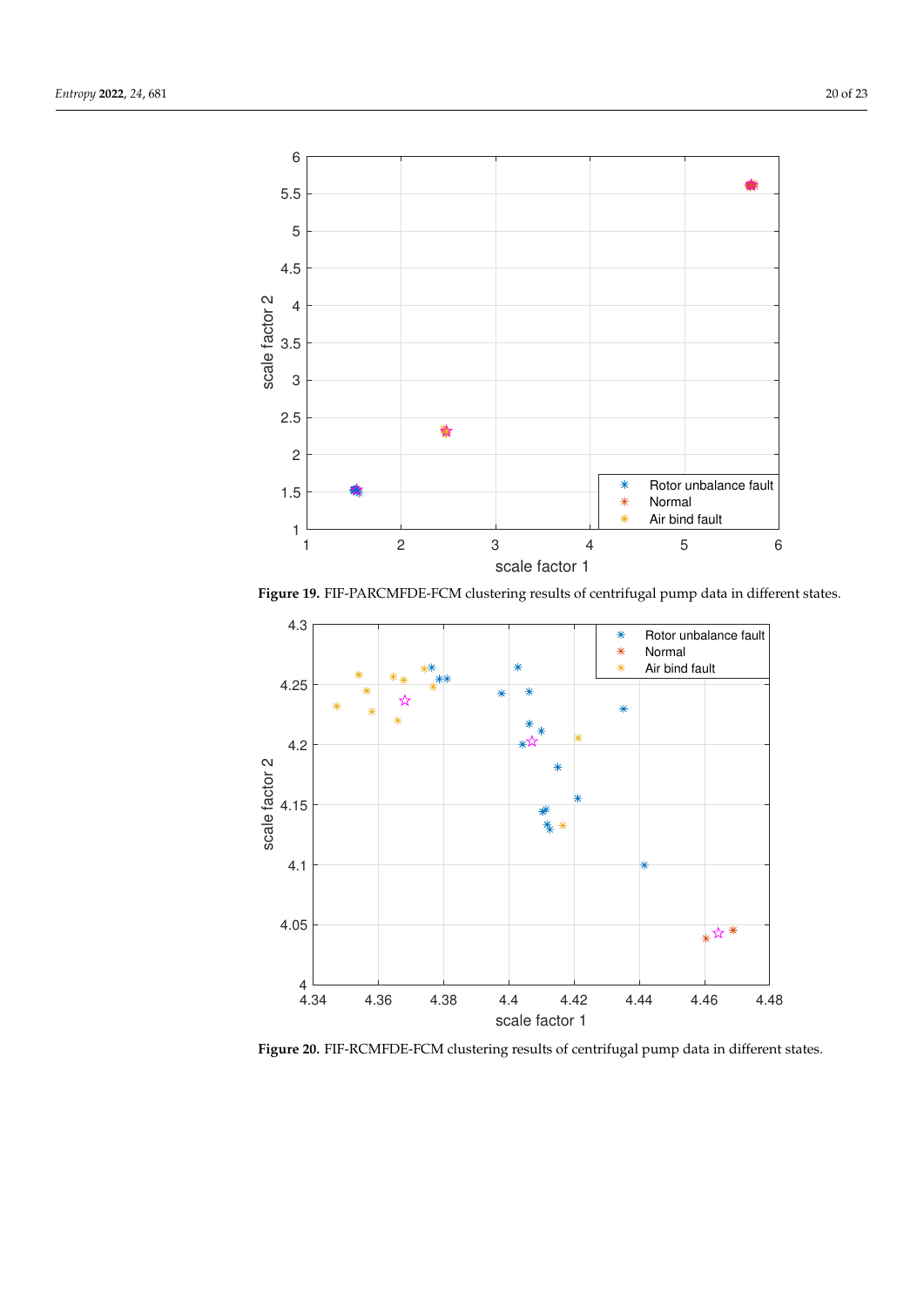<span id="page-20-0"></span>

**Figure 21.** FIF-MSE-FCM clustering results of centrifugal pump data in different states.

The clustering effect and classification accuracy of the above three algorithms are quantitatively compared, and the classification coefficient *S*, average fuzzy entropy *E* and classification accuracy *Acc* of each method are calculated, respectively, as shown in Table [6.](#page-20-1) From Figure [19](#page-19-0) and quantitative analysis, it can be seen that FIF-PARCMFDE-FCM clearly distinguished the fault categories, the cluster centers of various signals are far apart, and the data points of various types are compactly clustered around the cluster centers. Moreover, the classification accuracy *Acc* is 100%. This shows that the method has a good classification effect on the fault signals of the centrifugal pump in different states. However, the methods based on FIF-RCMFDE-FCM and based on FIF-MSE-FCM exhibit poor clustering effect, serious misclassification, and low classification accuracy *Acc*.

It can be seen from the above two experiments that the accuracy of the three methods in experiment 1 is 100%, but the accuracy of FIF-MSE-FCM and FIF-RCMFDE-FCM is greatly reduced in Experiment 2. There are two reasons: 1. The vibration signal fault feature of Experiment 1 are more evident and easy to distinguish. However, the fault features of the vibration signal in Experiment 2 are relatively weak and difficult to extract accurately. 2. By using GA to optimize the parameters of RCMFDE, the problem regarding the selection of *m* and *c* depends on experience is solved, and the performance of feature extraction is improved. This reflects that the FIF-PARCMFDE-FCM can adaptively select parameter combinations according to different application scenarios, which has better adaptability for signals that are more difficult to classify and with less obvious fault features.

<span id="page-20-1"></span>**Table 6.** FCM clustering effects of different entropy algorithms for centrifugal pumps.

| <b>Algorithms</b> | Classification<br>Coefficient S | <b>Average Fuzzy</b><br>Entropy $E$ | Classification<br>Accuracy Acc |
|-------------------|---------------------------------|-------------------------------------|--------------------------------|
| FIF-PARCMFDE-FCM  | 0.9933                          | 0.0215                              | $100\%$                        |
| FIF-RCMFDE-FCM    | 0.7819                          | 0.3849                              | 57%                            |
| FIF-MSE-FCM       | 0.6313                          | 0.5962                              | 63%                            |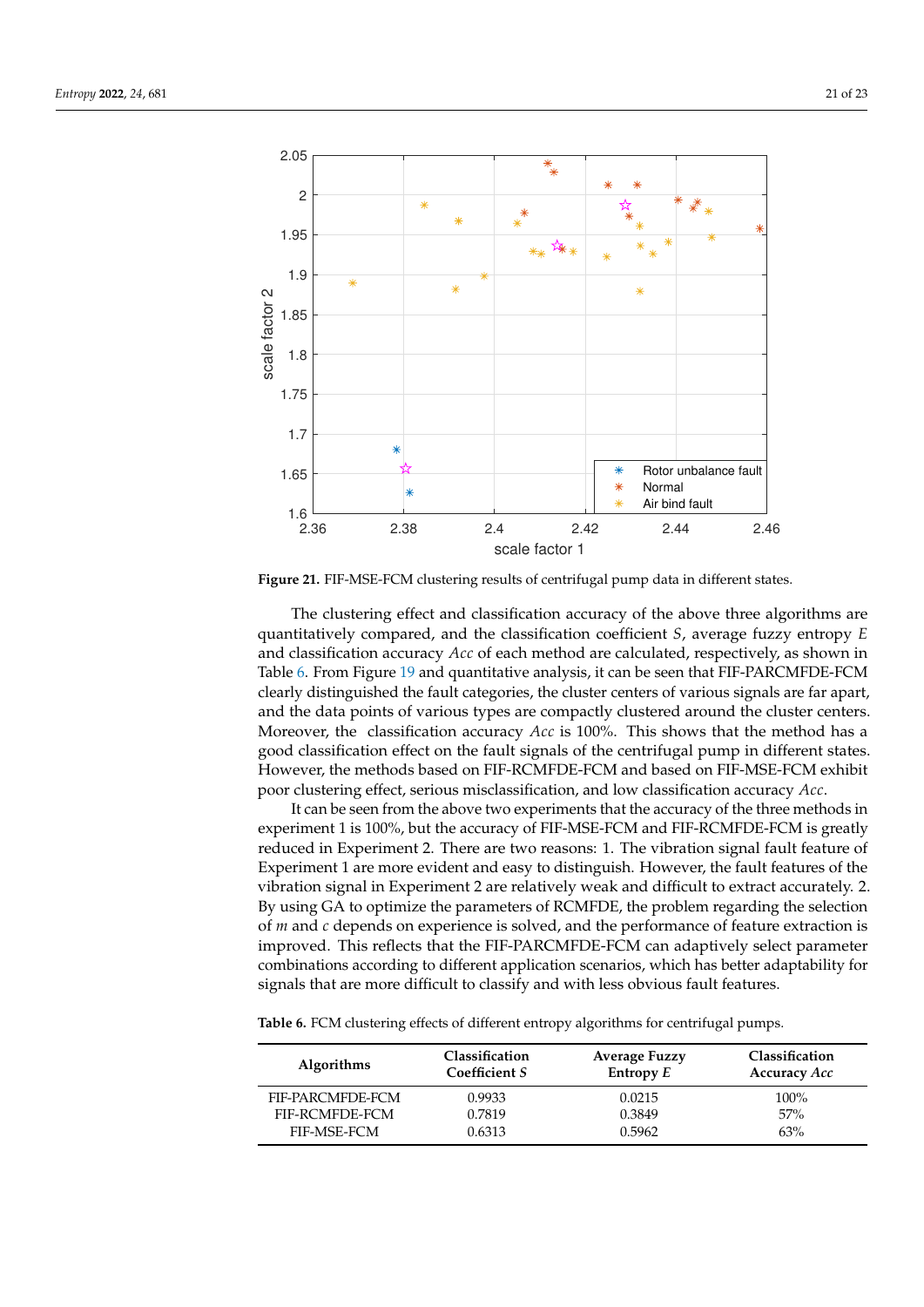# <span id="page-21-9"></span>**7. Conclusions**

To overcome the shortcomings of traditional feature extraction methods that bear difficulty in extracting tiny fault features hidden in vibration signals, and the shortcomings of RCMFDE to select parameters based on experience, a PARCMFDE is proposed. PARCMFDE takes the skewness of RCMFDE as the objective function, and uses genetic algorithm to optimize parameters. PARCMFDE can more accurately extract tiny fault features hidden in vibration signals of rotating machinery. At the same time, a new fault diagnosis method for rotating machinery based on FIF-PARCMFDE-FCM is proposed, which can classify rotating machinery faults accurately and automatically without depending on the length of data samples. FIF quickly decomposes the original vibration signal, and selects components with large correlation coefficients for reconstruction. The reconstructed signal features are extracted by PARCMFDE, and the feature vector is formed into FCM for automatic label-free classification. The bearing experiments with clear fault characteristics prove that the classification performance of this method is superior to other methods. Experiments on centrifugal pumps with weak fault features demonstrate that this method can extract hidden weak fault features from vibration signals and perform accurate and reliable automatic classification. Therefore, the proposed diagnostic method can achieve reliable diagnosis performance for rotating machinery.

However, the proposed method only identifies single faults of rotating machinery, and does not consider the identification of compound faults. Furthermore, PARCMFDE is slower than RCMFDE. Therefore, the identification of compound faults in rotating machinery and the improvement of the computing speed of PARCMFDE will be regarded as the focus of our future work.

**Author Contributions:** Methodology, software, validation, writing—original draft preparation, M.T.; data curation, Y.L.; experimental system construction, F.L.; writing—review and editing, X.L. All authors have read and agreed to the published version of the manuscript.

**Funding:** This research received no external funding.

**Institutional Review Board Statement:** Not applicable.

**Informed Consent Statement:** Not applicable.

**Data Availability Statement:** The data used in this study are all owned by the research group and will not be transmitted.

**Conflicts of Interest:** The authors declare no conflict of interest.

# **References**

- <span id="page-21-0"></span>1. Liu, R.; Yang, B.; Zio, E.; Chen, X.F. Artificial intelligence for fault diagnosis of rotating machinery: A review. *Mech. Syst. Signal Process.* **2018**, *108*, 33–47. [\[CrossRef\]](http://doi.org/10.1016/j.ymssp.2018.02.016)
- <span id="page-21-1"></span>2. Peng, B.; Wan, S.; Bi, Y.; Xue, B.; Zhang, M.J. Automatic feature extraction and construction using genetic programming for rotating machinery fault diagnosis. *IEEE Trans. Cybern.* **2021**, *51*, 4909–4923. [\[CrossRef\]](http://dx.doi.org/10.1109/TCYB.2020.3032945)
- <span id="page-21-2"></span>3. Rodriguez, N.; Cabrera, G.; Lagos, C.; Cabrera, E. Stationary Wavelet Singular Entropy and Kernel Extreme Learning for Bearing Multi-Fault Diagnosis. *Entropy* **2017**, *19*, 541. [\[CrossRef\]](http://dx.doi.org/10.3390/e19100541)
- <span id="page-21-3"></span>4. Cicone, A. Nonstationary signal decomposition for dummies. In *Advances in Mathematical Methods and High Performance Computing*; Singh, V., Gao, D., Fischer, A., Eds.; Springer: Cham, Switzerland , 2019; pp. 69–82.
- <span id="page-21-4"></span>5. Rubini, R.; Meneghetti, U. Application of the envelope and wavelet transform analyses for the diagnosis of incipient faults in ball bearings. *Mech. Syst. Signal Process.* **2001**, *15*, 287–302. [\[CrossRef\]](http://dx.doi.org/10.1006/mssp.2000.1330)
- <span id="page-21-5"></span>6. Huang, N.E.; Shen, Z.; Long, S.R.; Wu, M.C.; Shih, H.H.; Zheng, Q.; Yen, N.C.; Tung, C.C.; Liu, H.H. The empirical mode decomposition and the Hilbert spectrum for nonlinear and non-stationary time series analysis. *Proc. R. Soc. Lond. Ser. Math. Phys. Eng. Sci.* **1998**, *454*, 903–995. [\[CrossRef\]](http://dx.doi.org/10.1098/rspa.1998.0193)
- <span id="page-21-6"></span>7. Feng, Z.; Zhang, D.; Zuo, M.J. Adaptive mode decomposition methods and their applications in signal analysis for machinery fault diagnosis: A review with examples. *IEEE Access* **2017**, *5*, 24301–24331. [\[CrossRef\]](http://dx.doi.org/10.1109/ACCESS.2017.2766232)
- <span id="page-21-7"></span>8. Wu, Z.; Huang, N.E. Ensemble empirical mode decomposition: A noise-assisted data analysis method. *Adv. Adapt. Data Anal.* **2009**, *1*, 1–41. [\[CrossRef\]](http://dx.doi.org/10.1142/S1793536909000047)
- <span id="page-21-8"></span>9. Wang, Y.H.; Yeh, C.H.; Young, H.V.; Hu, K.; Lo, M.T. On the computational complexity of the empirical mode decomposition algorithm. *Phys. A Stat. Mech. Appl.* **2014**, *400*, 159–167. [\[CrossRef\]](http://dx.doi.org/10.1016/j.physa.2014.01.020)